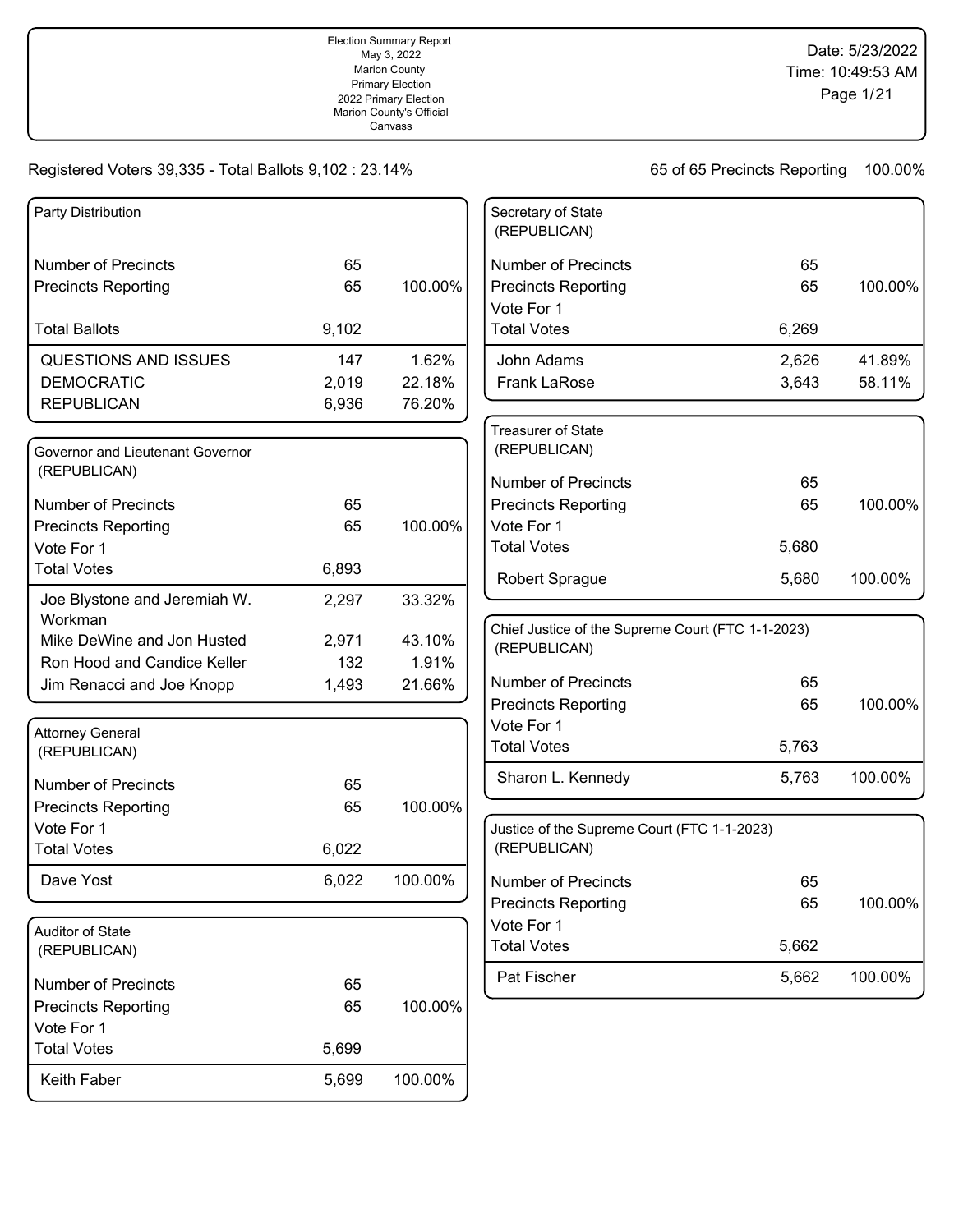## Registered Voters 39,335 - Total Ballots 9,102 : 23.14% 65 65 Of 65 Precincts Reporting 100.00%

William R. Zimmerman 5,680 100.00%

| Justice of the Supreme Court (FTC 1-2-2023)<br>(REPUBLICAN) |       |         | Court of Appeals Judge - 3rd District (FTC 2-11-2023)<br>(REPUBLICAN)      |       |         |
|-------------------------------------------------------------|-------|---------|----------------------------------------------------------------------------|-------|---------|
| <b>Number of Precincts</b>                                  | 65    |         | <b>Number of Precincts</b>                                                 | 65    |         |
| <b>Precincts Reporting</b>                                  | 65    | 100.00% | <b>Precincts Reporting</b>                                                 | 65    | 100.00% |
| Vote For 1                                                  |       |         | Vote For 1                                                                 |       |         |
| <b>Total Votes</b>                                          | 4,997 |         | <b>Total Votes</b>                                                         | 5,452 |         |
| Pat DeWine                                                  | 4,997 | 100.00% | Juergen A. Waldick                                                         | 5,452 | 100.00% |
| U.S. Senator<br>(REPUBLICAN)                                |       |         | Court of Common Pleas/Family Division Judge (FTC 2-9-2023)<br>(REPUBLICAN) |       |         |
| <b>Number of Precincts</b>                                  | 65    |         | <b>Number of Precincts</b>                                                 | 65    |         |
| <b>Precincts Reporting</b>                                  | 65    | 100.00% | <b>Precincts Reporting</b>                                                 | 65    | 100.00% |
| Vote For 1                                                  |       |         | Vote For 1                                                                 |       |         |
| <b>Total Votes</b>                                          | 6,818 |         | <b>Total Votes</b>                                                         | 5,757 |         |
| Matt Dolan                                                  | 1,170 | 17.16%  | Larry N. Heiser                                                            | 5,757 | 100.00% |
| Mike Gibbons                                                | 931   | 13.66%  |                                                                            |       |         |
| Josh Mandel                                                 | 1,867 | 27.38%  | Court of Common Pleas/General Division Judge (UET 1-1-2025)                |       |         |
| <b>Neil Patel</b>                                           | 75    | 1.10%   | (REPUBLICAN)                                                               |       |         |
| Mark Pukita                                                 | 110   | 1.61%   |                                                                            |       |         |
| Jane Timken                                                 | 426   | 6.25%   | <b>Number of Precincts</b>                                                 | 65    |         |
| JD Vance                                                    | 2,239 | 32.84%  | <b>Precincts Reporting</b>                                                 | 65    | 100.00% |
|                                                             |       |         | Vote For 1                                                                 |       |         |
| US Rep Congress - 4th District                              |       |         | <b>Total Votes</b>                                                         | 5,703 |         |
| (REPUBLICAN)                                                |       |         | Matthew P. Frericks                                                        | 5,703 | 100.00% |
| <b>Number of Precincts</b>                                  | 65    |         |                                                                            |       |         |
| <b>Precincts Reporting</b>                                  | 65    | 100.00% | <b>County Commissioner</b>                                                 |       |         |
| Vote For 1                                                  |       |         | (REPUBLICAN)                                                               |       |         |
| <b>Total Votes</b>                                          | 6,213 |         | <b>Number of Precincts</b>                                                 | 65    |         |
|                                                             | 6,213 | 100.00% | <b>Precincts Reporting</b>                                                 | 65    | 100.00% |
| Jim Jordan                                                  |       |         | Vote For 1                                                                 |       |         |
|                                                             |       |         | <b>Total Votes</b>                                                         | 6,603 |         |
| Court of Appeals Judge - 3rd District (FTC 2-9-2023)        |       |         |                                                                            |       |         |
| (REPUBLICAN)                                                |       |         | Mark Davis                                                                 | 2,769 | 41.94%  |
| <b>Number of Precincts</b>                                  | 65    |         | Jason Schaber                                                              | 1,121 | 16.98%  |
| <b>Precincts Reporting</b>                                  | 65    | 100.00% | Kenneth H. Stiverson                                                       | 2,713 | 41.09%  |
| Vote For 1                                                  |       |         |                                                                            |       |         |
| <b>Total Votes</b>                                          | 5,680 |         |                                                                            |       |         |
|                                                             |       |         |                                                                            |       |         |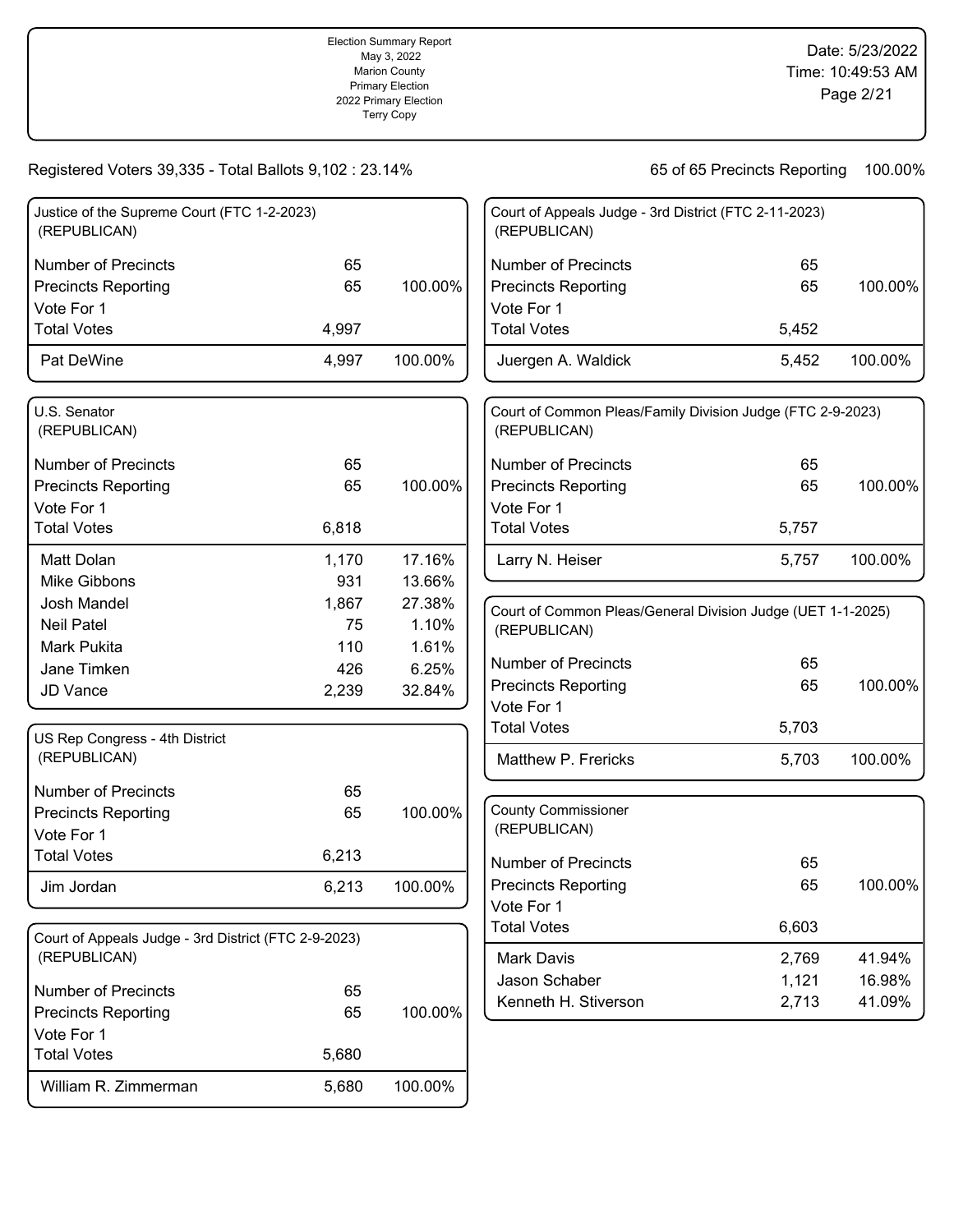|                                                                              |    | Election Summary Report<br>May 3, 2022<br><b>Marion County</b><br><b>Primary Election</b><br>2022 Primary Election<br>Marion County's Official<br>Canvass |                                                                              |                              | Date: 5/23/2022<br>Time: 10:49:53 AM<br>Page 3/21 |
|------------------------------------------------------------------------------|----|-----------------------------------------------------------------------------------------------------------------------------------------------------------|------------------------------------------------------------------------------|------------------------------|---------------------------------------------------|
| Registered Voters 39,335 - Total Ballots 9,102 : 23.14%                      |    |                                                                                                                                                           |                                                                              | 65 of 65 Precincts Reporting | 100.00%                                           |
| <b>County Auditor</b><br>(REPUBLICAN)                                        |    |                                                                                                                                                           | For Member of Republican County Central Committee Marion 1-D<br>(REPUBLICAN) |                              |                                                   |
| <b>Number of Precincts</b>                                                   | 65 |                                                                                                                                                           | <b>Number of Precincts</b>                                                   | 1                            |                                                   |
| <b>Precincts Reporting</b>                                                   | 65 | 100.00%                                                                                                                                                   | <b>Precincts Reporting</b>                                                   | 1                            | 100.00%                                           |
| <b>Total Votes</b>                                                           | 0  |                                                                                                                                                           | <b>Total Votes</b>                                                           | 0                            |                                                   |
| No Valid Petition Filed                                                      |    |                                                                                                                                                           | No Valid Petition Filed                                                      |                              |                                                   |
| County Coroner (UET 1-5-2025)<br>(REPUBLICAN)                                |    |                                                                                                                                                           | For Member of Republican County Central Committee Marion 1-E<br>(REPUBLICAN) |                              |                                                   |
| <b>Number of Precincts</b>                                                   | 65 |                                                                                                                                                           |                                                                              |                              |                                                   |
| <b>Precincts Reporting</b>                                                   | 65 | 100.00%                                                                                                                                                   | <b>Number of Precincts</b>                                                   | 1                            |                                                   |
|                                                                              |    |                                                                                                                                                           | <b>Precincts Reporting</b><br>Vote For 1                                     | 1                            | 100.00%                                           |
| <b>Total Votes</b>                                                           | 0  |                                                                                                                                                           | <b>Total Votes</b>                                                           | 43                           |                                                   |
| No Valid Petition Filed                                                      |    |                                                                                                                                                           | <b>Tommy Reese</b>                                                           | 43                           | 100.00%                                           |
| For Member of Republican County Central Committee Marion 1-A<br>(REPUBLICAN) |    |                                                                                                                                                           | For Member of Republican County Central Committee Marion 2-A                 |                              |                                                   |
| <b>Number of Precincts</b>                                                   |    |                                                                                                                                                           | (REPUBLICAN)                                                                 |                              |                                                   |
| <b>Precincts Reporting</b>                                                   | 1  | 100.00%                                                                                                                                                   | <b>Number of Precincts</b>                                                   | 1                            |                                                   |
|                                                                              |    |                                                                                                                                                           | <b>Precincts Reporting</b>                                                   | 1                            | 100.00%                                           |
| <b>Total Votes</b>                                                           | 0  |                                                                                                                                                           | Vote For 1                                                                   |                              |                                                   |
| No Valid Petition Filed                                                      |    |                                                                                                                                                           | <b>Total Votes</b>                                                           | 36                           |                                                   |
|                                                                              |    |                                                                                                                                                           | Vicki L. Thompson                                                            | 36                           | 100.00%                                           |
| For Member of Republican County Central Committee Marion 1-C<br>(REPUBLICAN) |    |                                                                                                                                                           | For Member of Republican County Central Committee Marion 2-C                 |                              |                                                   |
| <b>Number of Precincts</b>                                                   | 1  |                                                                                                                                                           | (REPUBLICAN)                                                                 |                              |                                                   |
| <b>Precincts Reporting</b>                                                   | 1  | 100.00%                                                                                                                                                   | <b>Number of Precincts</b>                                                   |                              |                                                   |
|                                                                              |    |                                                                                                                                                           | <b>Precincts Reporting</b>                                                   | 1                            | 100.00%                                           |
| <b>Total Votes</b>                                                           | 0  |                                                                                                                                                           | Vote For 1                                                                   |                              |                                                   |
| No Valid Petition Filed                                                      |    |                                                                                                                                                           | <b>Total Votes</b>                                                           | 38                           |                                                   |
|                                                                              |    |                                                                                                                                                           | Mary Kathryn Shafer                                                          | 38                           | 100.00%                                           |

Election Summary Report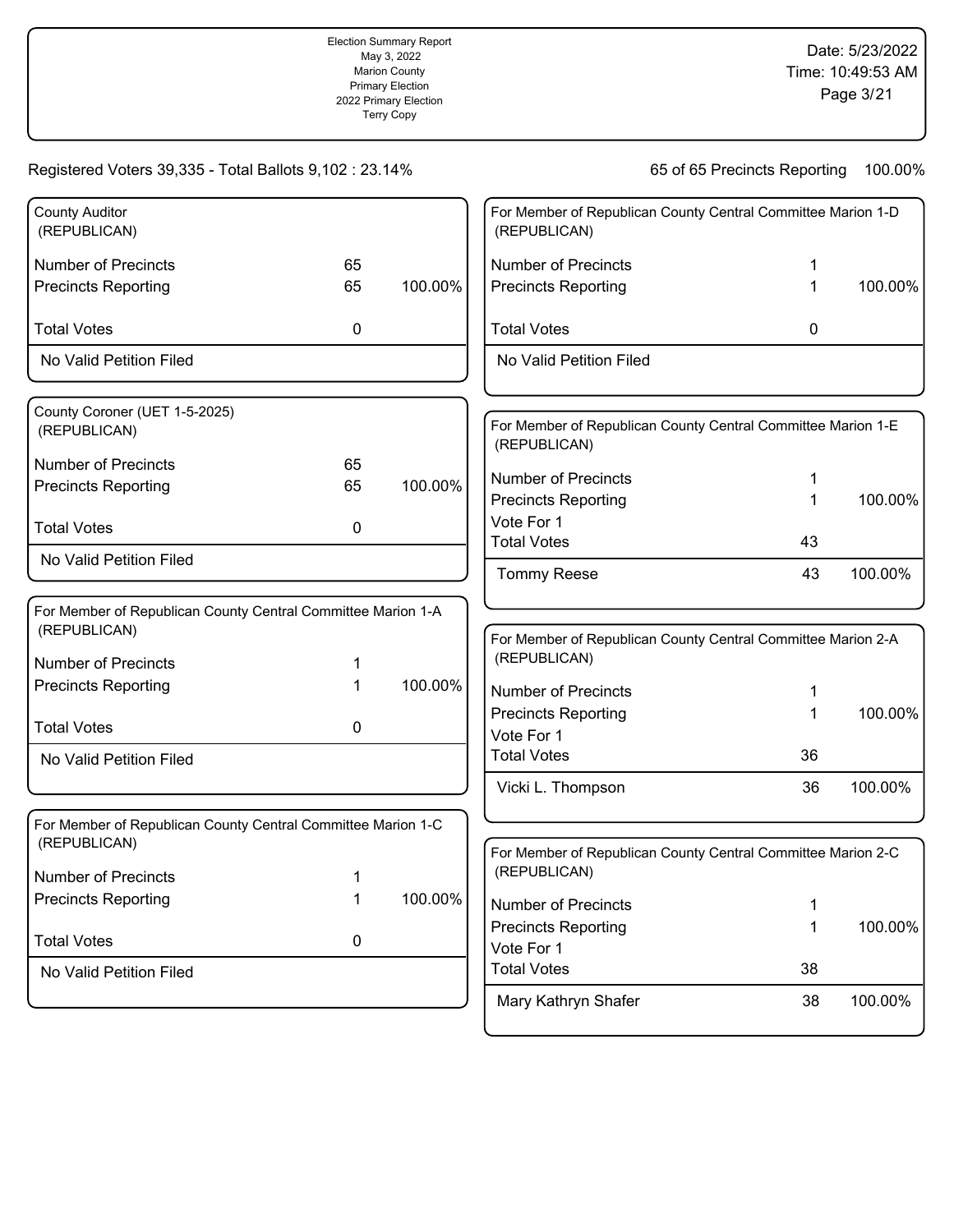|                                                                              |   | <b>Election Summary Report</b><br>May 3, 2022<br><b>Marion County</b><br><b>Primary Election</b><br>2022 Primary Election<br>Marion County's Official<br>Canvass |                                          |                                                              | Date: 5/23/2022<br>Time: 10:49:53 AM<br>Page 4/21 |
|------------------------------------------------------------------------------|---|------------------------------------------------------------------------------------------------------------------------------------------------------------------|------------------------------------------|--------------------------------------------------------------|---------------------------------------------------|
| Registered Voters 39,335 - Total Ballots 9,102 : 23.14%                      |   |                                                                                                                                                                  |                                          | 65 of 65 Precincts Reporting                                 | 100.00%                                           |
| For Member of Republican County Central Committee Marion 3-A<br>(REPUBLICAN) |   |                                                                                                                                                                  | (REPUBLICAN)                             | For Member of Republican County Central Committee Marion 3-E |                                                   |
| <b>Number of Precincts</b>                                                   | 1 |                                                                                                                                                                  | <b>Number of Precincts</b>               | 1                                                            |                                                   |
| <b>Precincts Reporting</b>                                                   | 1 | 100.00%                                                                                                                                                          | <b>Precincts Reporting</b>               | 1                                                            | 100.00%                                           |
| <b>Total Votes</b>                                                           | 0 |                                                                                                                                                                  | <b>Total Votes</b>                       | 0                                                            |                                                   |
| No Valid Petition Filed                                                      |   |                                                                                                                                                                  | No Valid Petition Filed                  |                                                              |                                                   |
|                                                                              |   |                                                                                                                                                                  |                                          |                                                              |                                                   |
| For Member of Republican County Central Committee Marion 3-B<br>(REPUBLICAN) |   |                                                                                                                                                                  | (REPUBLICAN)                             | For Member of Republican County Central Committee Marion 3-F |                                                   |
| <b>Number of Precincts</b>                                                   | 1 |                                                                                                                                                                  | <b>Number of Precincts</b>               | 1                                                            |                                                   |
| <b>Precincts Reporting</b>                                                   | 1 | 100.00%                                                                                                                                                          | <b>Precincts Reporting</b>               | 1                                                            | 100.00%                                           |
| <b>Total Votes</b>                                                           | 0 |                                                                                                                                                                  | <b>Total Votes</b>                       | 0                                                            |                                                   |
| No Valid Petition Filed                                                      |   |                                                                                                                                                                  | No Valid Petition Filed                  |                                                              |                                                   |
| For Member of Republican County Central Committee Marion 3-C<br>(REPUBLICAN) |   |                                                                                                                                                                  | (REPUBLICAN)                             | For Member of Republican County Central Committee Marion 3-G |                                                   |
| <b>Number of Precincts</b>                                                   | 1 |                                                                                                                                                                  | <b>Number of Precincts</b>               |                                                              |                                                   |
| <b>Precincts Reporting</b>                                                   | 1 | 100.00%                                                                                                                                                          | <b>Precincts Reporting</b><br>Vote For 1 | 1                                                            | 100.00%                                           |
| <b>Total Votes</b>                                                           | 0 |                                                                                                                                                                  | <b>Total Votes</b>                       | 56                                                           |                                                   |
| No Valid Petition Filed                                                      |   |                                                                                                                                                                  | Ralph W. Smith, Jr.                      | 56                                                           | 100.00%                                           |
| For Member of Republican County Central Committee Marion 3-D<br>(REPUBLICAN) |   |                                                                                                                                                                  | (REPUBLICAN)                             | For Member of Republican County Central Committee Marion 4-A |                                                   |
| <b>Number of Precincts</b>                                                   | 1 |                                                                                                                                                                  | <b>Number of Precincts</b>               | 1                                                            |                                                   |
| <b>Precincts Reporting</b>                                                   | 1 | 100.00%                                                                                                                                                          | <b>Precincts Reporting</b>               | 1                                                            | 100.00%                                           |
| <b>Total Votes</b>                                                           | 0 |                                                                                                                                                                  | <b>Total Votes</b>                       | 0                                                            |                                                   |
| No Valid Petition Filed                                                      |   |                                                                                                                                                                  | No Valid Petition Filed                  |                                                              |                                                   |
|                                                                              |   |                                                                                                                                                                  |                                          |                                                              |                                                   |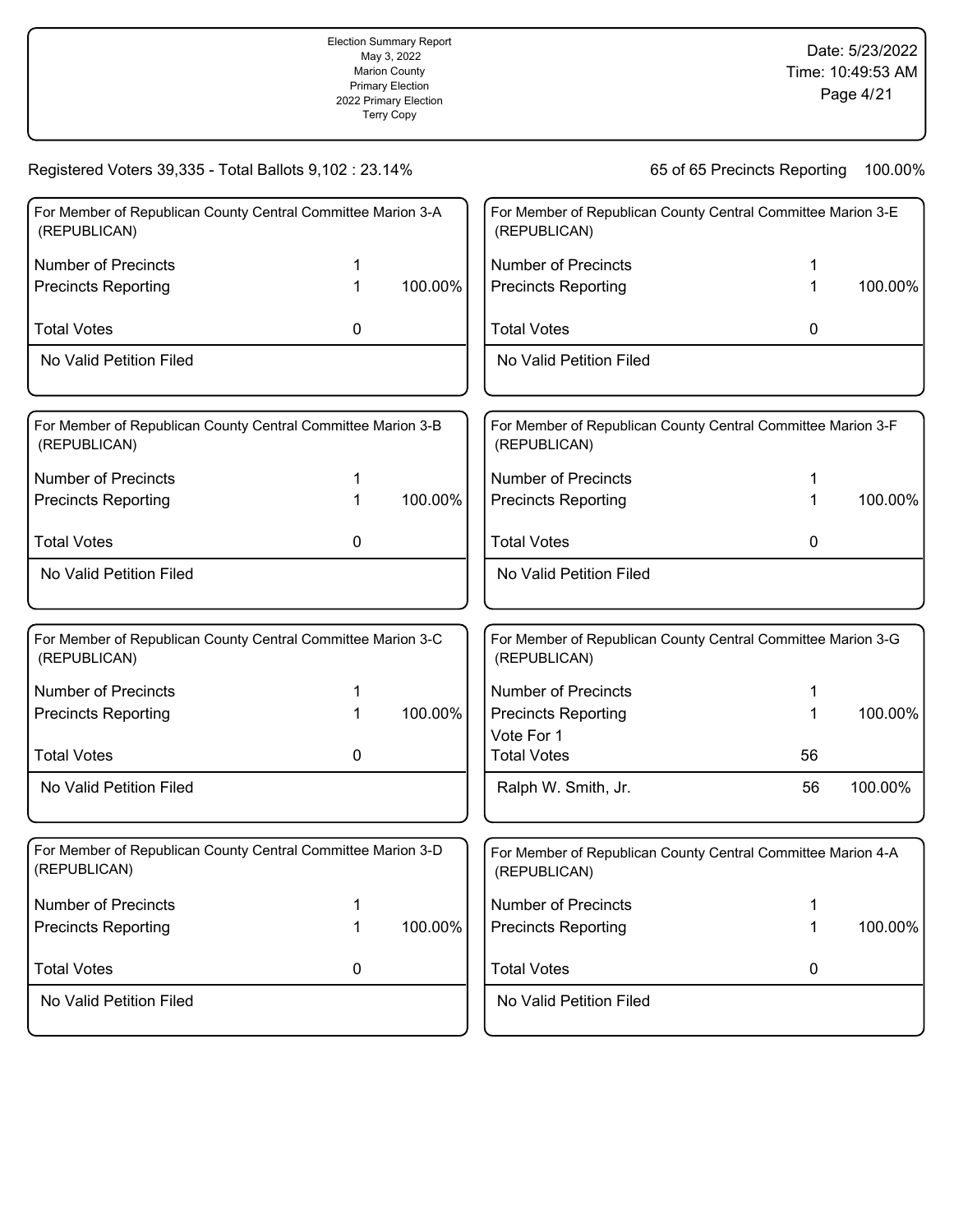|                                                                              |              | <b>Election Summary Report</b><br>May 3, 2022<br><b>Marion County</b><br><b>Primary Election</b><br>2022 Primary Election<br>Marion County's Official<br>Canvass |                            |                                                              | Date: 5/23/2022<br>Time: 10:49:53 AM<br>Page 5/21 |
|------------------------------------------------------------------------------|--------------|------------------------------------------------------------------------------------------------------------------------------------------------------------------|----------------------------|--------------------------------------------------------------|---------------------------------------------------|
| Registered Voters 39,335 - Total Ballots 9,102 : 23.14%                      |              |                                                                                                                                                                  |                            | 65 of 65 Precincts Reporting                                 | 100.00%                                           |
| For Member of Republican County Central Committee Marion 4-B<br>(REPUBLICAN) |              |                                                                                                                                                                  | (REPUBLICAN)               | For Member of Republican County Central Committee Marion 5-A |                                                   |
| <b>Number of Precincts</b>                                                   | 1            |                                                                                                                                                                  | <b>Number of Precincts</b> | 1                                                            |                                                   |
| <b>Precincts Reporting</b><br>Vote For 1                                     | 1            | 100.00%                                                                                                                                                          | <b>Precincts Reporting</b> | 1                                                            | 100.00%                                           |
| <b>Total Votes</b>                                                           | 21           |                                                                                                                                                                  | <b>Total Votes</b>         | 0                                                            |                                                   |
| David L. Haines, Sr.                                                         | 21           | 100.00%                                                                                                                                                          | No Valid Petition Filed    |                                                              |                                                   |
| For Member of Republican County Central Committee Marion 4-C<br>(REPUBLICAN) |              |                                                                                                                                                                  | (REPUBLICAN)               | For Member of Republican County Central Committee Marion 5-C |                                                   |
| <b>Number of Precincts</b>                                                   | 1            |                                                                                                                                                                  | <b>Number of Precincts</b> | 1                                                            |                                                   |
| <b>Precincts Reporting</b>                                                   | $\mathbf{1}$ | 100.00%                                                                                                                                                          | <b>Precincts Reporting</b> | 1                                                            | 100.00%                                           |
| Vote For 1                                                                   |              |                                                                                                                                                                  |                            |                                                              |                                                   |
| <b>Total Votes</b>                                                           | 48           |                                                                                                                                                                  | <b>Total Votes</b>         | 0                                                            |                                                   |
| Josue Feliciano                                                              | 48           | 100.00%                                                                                                                                                          | No Valid Petition Filed    |                                                              |                                                   |
| For Member of Republican County Central Committee Marion 4-E<br>(REPUBLICAN) |              |                                                                                                                                                                  | (REPUBLICAN)               | For Member of Republican County Central Committee Marion 5-E |                                                   |
| <b>Number of Precincts</b>                                                   | 1            |                                                                                                                                                                  | <b>Number of Precincts</b> | 1                                                            |                                                   |
| <b>Precincts Reporting</b>                                                   | 1            | 100.00%                                                                                                                                                          | <b>Precincts Reporting</b> | 1                                                            | 100.00%                                           |
| Vote For 1                                                                   |              |                                                                                                                                                                  | Vote For 1                 |                                                              |                                                   |
| <b>Total Votes</b>                                                           | 79           |                                                                                                                                                                  | <b>Total Votes</b>         | 88                                                           |                                                   |
| Matthew K. Pollock                                                           | 79           | 100.00%                                                                                                                                                          | Karen S. Fosnaugh          | 88                                                           | 100.00%                                           |
| For Member of Republican County Central Committee Marion 4-F<br>(REPUBLICAN) |              |                                                                                                                                                                  | (REPUBLICAN)               | For Member of Republican County Central Committee Marion 5-G |                                                   |
| <b>Number of Precincts</b>                                                   | 1            |                                                                                                                                                                  | <b>Number of Precincts</b> | 1                                                            |                                                   |
| <b>Precincts Reporting</b><br>Vote For 1                                     | 1            | 100.00%                                                                                                                                                          | <b>Precincts Reporting</b> | 1                                                            | 100.00%                                           |
| <b>Total Votes</b>                                                           | 59           |                                                                                                                                                                  | <b>Total Votes</b>         | 0                                                            |                                                   |
| Twila J. Laing<br><b>Ritch Ramey</b>                                         | 20<br>39     | 33.90%<br>66.10%                                                                                                                                                 | No Valid Petition Filed    |                                                              |                                                   |
|                                                                              |              |                                                                                                                                                                  |                            |                                                              |                                                   |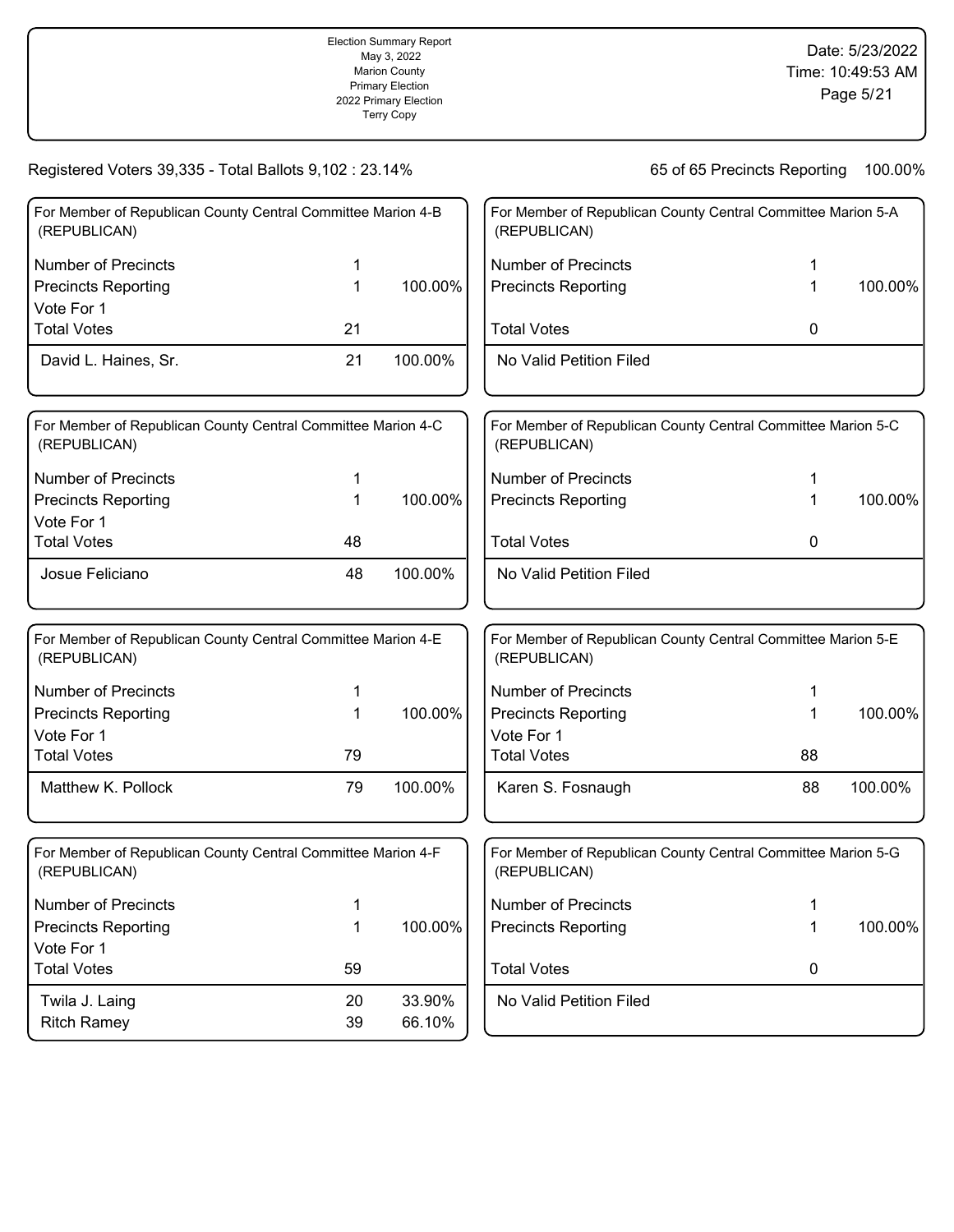|                                                                                              |               | <b>Election Summary Report</b><br>May 3, 2022<br><b>Marion County</b><br><b>Primary Election</b><br>2022 Primary Election<br>Marion County's Official<br>Canvass |                                                                                              |                                                              | Date: 5/23/2022<br>Time: 10:49:53 AM<br>Page 6/21 |
|----------------------------------------------------------------------------------------------|---------------|------------------------------------------------------------------------------------------------------------------------------------------------------------------|----------------------------------------------------------------------------------------------|--------------------------------------------------------------|---------------------------------------------------|
| Registered Voters 39,335 - Total Ballots 9,102 : 23.14%                                      |               |                                                                                                                                                                  |                                                                                              | 65 of 65 Precincts Reporting                                 | 100.00%                                           |
| For Member of Republican County Central Committee Marion 5-H<br>(REPUBLICAN)                 |               |                                                                                                                                                                  | (REPUBLICAN)                                                                                 | For Member of Republican County Central Committee Marion 6-D |                                                   |
| <b>Number of Precincts</b><br><b>Precincts Reporting</b><br>Vote For 1                       | 1<br>1        | 100.00%                                                                                                                                                          | <b>Number of Precincts</b><br><b>Precincts Reporting</b><br>Vote For 1                       | 1<br>1                                                       | 100.00%                                           |
| <b>Total Votes</b><br>Miranda Meginness                                                      | 41<br>41      | 100.00%                                                                                                                                                          | <b>Total Votes</b><br><b>Mike Neff</b>                                                       | 62<br>62                                                     | 100.00%                                           |
| For Member of Republican County Central Committee Marion 6-A<br>(REPUBLICAN)                 |               |                                                                                                                                                                  | (REPUBLICAN)                                                                                 | For Member of Republican County Central Committee Marion 6-E |                                                   |
| <b>Number of Precincts</b><br><b>Precincts Reporting</b><br>Vote For 1<br><b>Total Votes</b> | 1<br>1<br>213 | 100.00%                                                                                                                                                          | <b>Number of Precincts</b><br><b>Precincts Reporting</b><br>Vote For 1<br><b>Total Votes</b> | 1<br>1<br>134                                                | 100.00%                                           |
| Kerr E. Murray                                                                               | 213           | 100.00%                                                                                                                                                          | Victoria Arndt                                                                               | 134                                                          | 100.00%                                           |
| For Member of Republican County Central Committee Marion 6-B<br>(REPUBLICAN)                 |               |                                                                                                                                                                  | (REPUBLICAN)                                                                                 | For Member of Republican County Central Committee Marion 6-G |                                                   |
| <b>Number of Precincts</b><br><b>Precincts Reporting</b><br>Vote For 1<br><b>Total Votes</b> | 1<br>1<br>102 | 100.00%                                                                                                                                                          | <b>Number of Precincts</b><br><b>Precincts Reporting</b><br><b>Total Votes</b>               | 1<br>1<br>0                                                  | 100.00%                                           |
| Daniel T. Burkhart<br>Joshua D. Dietsch                                                      | 55<br>47      | 53.92%<br>46.08%                                                                                                                                                 | No Valid Petition Filed                                                                      |                                                              |                                                   |
| For Member of Republican County Central Committee Marion 6-C<br>(REPUBLICAN)                 |               |                                                                                                                                                                  | (REPUBLICAN)                                                                                 | For Member of Republican County Central Committee Marion 6-H |                                                   |
| <b>Number of Precincts</b><br><b>Precincts Reporting</b><br><b>Total Votes</b>               | 1<br>1<br>0   | 100.00%                                                                                                                                                          | <b>Number of Precincts</b><br><b>Precincts Reporting</b><br>Vote For 1<br><b>Total Votes</b> | 1<br>1<br>92                                                 | 100.00%                                           |
| No Valid Petition Filed                                                                      |               |                                                                                                                                                                  | <b>Bryant Brown</b><br>Mary Lynn Stoneburner                                                 | 34<br>58                                                     | 36.96%<br>63.04%                                  |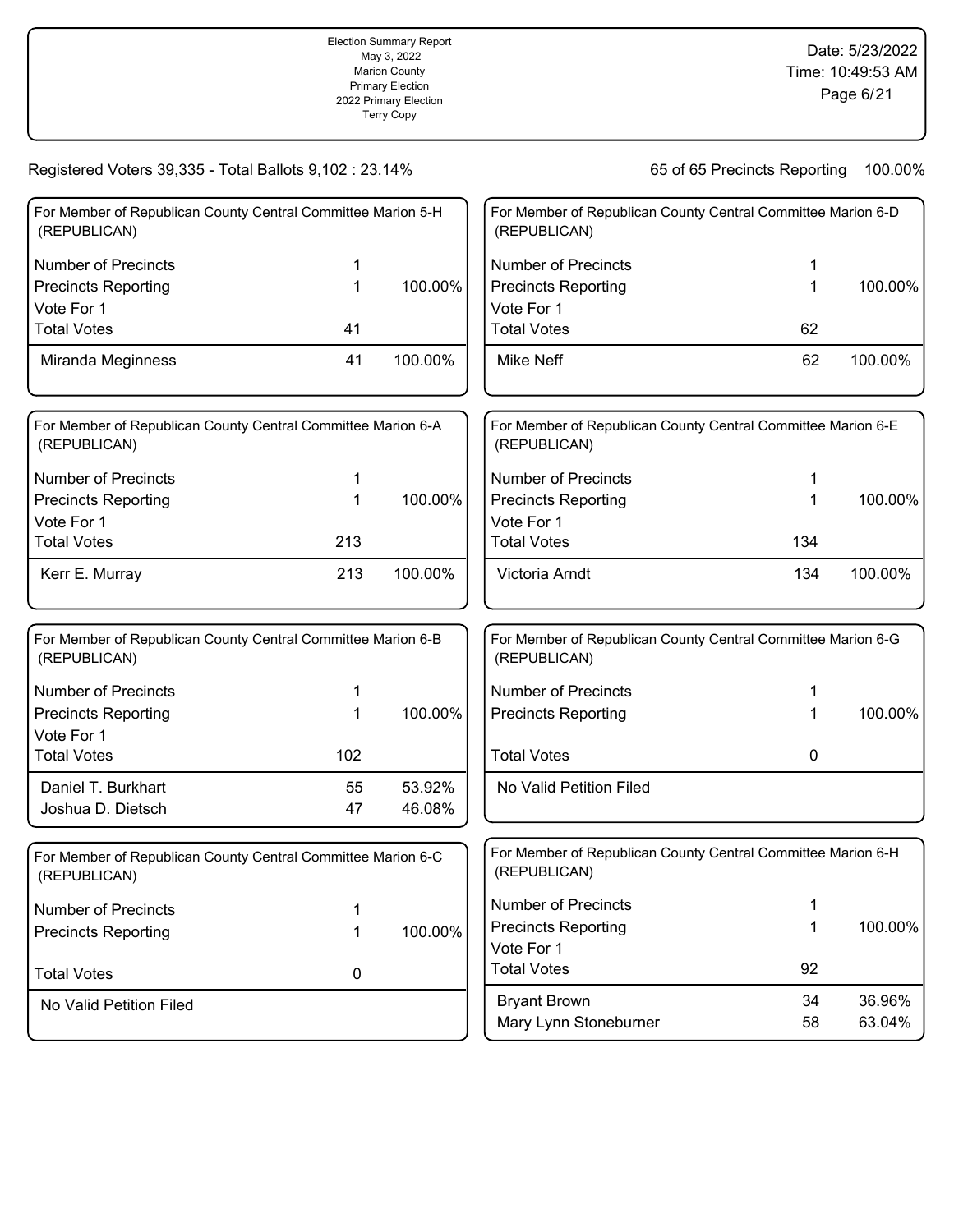|                                                                                |     | <b>Election Summary Report</b><br>May 3, 2022<br><b>Marion County</b><br><b>Primary Election</b><br>2022 Primary Election<br>Marion County's Official<br>Canvass |                                               |                                                              | Date: 5/23/2022<br>Time: 10:49:53 AM<br>Page 7/21 |
|--------------------------------------------------------------------------------|-----|------------------------------------------------------------------------------------------------------------------------------------------------------------------|-----------------------------------------------|--------------------------------------------------------------|---------------------------------------------------|
| Registered Voters 39,335 - Total Ballots 9,102 : 23.14%                        |     |                                                                                                                                                                  |                                               | 65 of 65 Precincts Reporting                                 | 100.00%                                           |
| For Member of Republican County Central Committee Marion 6-I<br>(REPUBLICAN)   |     |                                                                                                                                                                  | Village                                       | For Member of Republican County Central Committee Caledonia  |                                                   |
| <b>Number of Precincts</b>                                                     |     |                                                                                                                                                                  | (REPUBLICAN)<br>Number of Precincts           |                                                              |                                                   |
| <b>Precincts Reporting</b>                                                     |     | 100.00%                                                                                                                                                          | <b>Precincts Reporting</b>                    |                                                              | 100.00%                                           |
| <b>Total Votes</b>                                                             | 0   |                                                                                                                                                                  | <b>Total Votes</b>                            | 0                                                            |                                                   |
| No Valid Petition Filed                                                        |     |                                                                                                                                                                  | No Valid Petition Filed                       |                                                              |                                                   |
| For Member of Republican County Central Committee Big Island A<br>(REPUBLICAN) |     |                                                                                                                                                                  | Township A                                    | For Member of Republican County Central Committee Claridon   |                                                   |
| <b>Number of Precincts</b>                                                     | 1   |                                                                                                                                                                  | (REPUBLICAN)                                  |                                                              |                                                   |
| <b>Precincts Reporting</b>                                                     | 1   | 100.00%                                                                                                                                                          | Number of Precincts                           | 1                                                            |                                                   |
| Vote For 1                                                                     |     |                                                                                                                                                                  | <b>Precincts Reporting</b>                    | 1                                                            | 100.00%                                           |
| <b>Total Votes</b>                                                             | 69  |                                                                                                                                                                  |                                               |                                                              |                                                   |
| Roy Loudenslager                                                               | 69  | 100.00%                                                                                                                                                          | <b>Total Votes</b><br>No Valid Petition Filed | 0                                                            |                                                   |
| For Member of Republican County Central Committee Big Island B                 |     |                                                                                                                                                                  |                                               |                                                              |                                                   |
| (REPUBLICAN)                                                                   |     |                                                                                                                                                                  | Township B                                    | For Member of Republican County Central Committee Claridon   |                                                   |
| <b>Number of Precincts</b>                                                     |     |                                                                                                                                                                  | (REPUBLICAN)<br>Number of Precincts           |                                                              |                                                   |
| <b>Precincts Reporting</b>                                                     | 1   | 100.00%                                                                                                                                                          |                                               | 1                                                            |                                                   |
| Vote For 1                                                                     |     |                                                                                                                                                                  | <b>Precincts Reporting</b><br>Vote For 1      | 1                                                            | 100.00%                                           |
| <b>Total Votes</b>                                                             | 105 |                                                                                                                                                                  | <b>Total Votes</b>                            | 257                                                          |                                                   |
| Jonathan Zucker                                                                | 105 | 100.00%                                                                                                                                                          | Kenneth Stiverson                             | 257                                                          | 100.00%                                           |
| For Member of Republican County Central Committee New                          |     |                                                                                                                                                                  |                                               |                                                              |                                                   |
| Bloomington<br>(REPUBLICAN)                                                    |     |                                                                                                                                                                  | (REPUBLICAN)                                  | For Member of Republican County Central Committee Grand Salt |                                                   |
| Number of Precincts                                                            | 1   |                                                                                                                                                                  | <b>Number of Precincts</b>                    | 1                                                            |                                                   |
| <b>Precincts Reporting</b>                                                     | 1   | 100.00%                                                                                                                                                          | <b>Precincts Reporting</b>                    | 1                                                            | 100.00%                                           |
| Vote For 1                                                                     |     |                                                                                                                                                                  |                                               |                                                              |                                                   |
| <b>Total Votes</b>                                                             | 165 |                                                                                                                                                                  | <b>Total Votes</b>                            | 0                                                            |                                                   |
| Debra P. Miller                                                                | 165 | 100.00%                                                                                                                                                          | No Valid Petition Filed                       |                                                              |                                                   |
|                                                                                |     |                                                                                                                                                                  |                                               |                                                              |                                                   |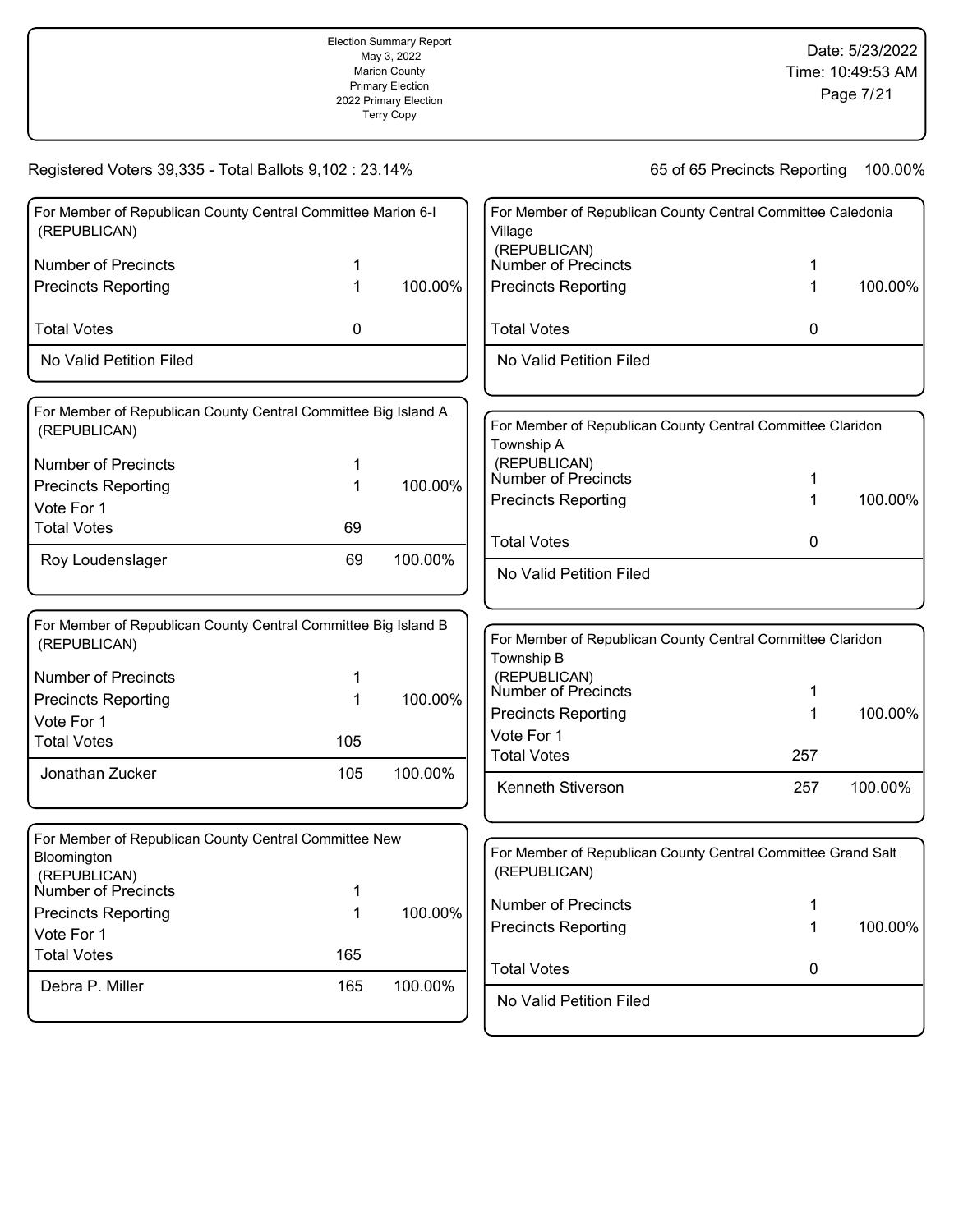|                                                                         |    | <b>Election Summary Report</b><br>May 3, 2022<br><b>Marion County</b><br><b>Primary Election</b><br>2022 Primary Election<br>Marion County's Official<br>Canvass |                                          |                                                              | Date: 5/23/2022<br>Time: 10:49:53 AM<br>Page 8/21 |
|-------------------------------------------------------------------------|----|------------------------------------------------------------------------------------------------------------------------------------------------------------------|------------------------------------------|--------------------------------------------------------------|---------------------------------------------------|
| Registered Voters 39,335 - Total Ballots 9,102 : 23.14%                 |    |                                                                                                                                                                  |                                          | 65 of 65 Precincts Reporting                                 | 100.00%                                           |
| For Member of Republican County Central Committee Grand Prairie<br>A    |    |                                                                                                                                                                  | Township                                 | For Member of Republican County Central Committee Green Camp |                                                   |
| (REPUBLICAN)<br>Number of Precincts                                     | 1  |                                                                                                                                                                  | (REPUBLICAN)<br>Number of Precincts      | 1                                                            |                                                   |
| <b>Precincts Reporting</b>                                              | 1  | 100.00%                                                                                                                                                          | <b>Precincts Reporting</b><br>Vote For 1 | 1                                                            | 100.00%                                           |
| <b>Total Votes</b>                                                      | 0  |                                                                                                                                                                  | <b>Total Votes</b>                       | 124                                                          |                                                   |
| No Valid Petition Filed                                                 |    |                                                                                                                                                                  | Margie Saull                             | 124                                                          | 100.00%                                           |
| For Member of Republican County Central Committee Grand Prairie<br>B    |    |                                                                                                                                                                  | Township A                               | For Member of Republican County Central Committee Marion     |                                                   |
| (REPUBLICAN)<br><b>Number of Precincts</b>                              | 1  |                                                                                                                                                                  | (REPUBLICAN)<br>Number of Precincts      | 1                                                            |                                                   |
| <b>Precincts Reporting</b><br>Vote For 1                                | 1  | 100.00%                                                                                                                                                          | <b>Precincts Reporting</b>               | 1                                                            | 100.00%                                           |
| <b>Total Votes</b>                                                      | 94 |                                                                                                                                                                  | <b>Total Votes</b>                       | 0                                                            |                                                   |
| Lynn K. Zucker                                                          | 94 | 100.00%                                                                                                                                                          | No Valid Petition Filed                  |                                                              |                                                   |
| For Member of Republican County Central Committee Grand Prairie<br>С    |    |                                                                                                                                                                  | Township B                               | For Member of Republican County Central Committee Marion     |                                                   |
| (REPUBLICAN)<br><b>Number of Precincts</b>                              | 1  |                                                                                                                                                                  | (REPUBLICAN)<br>Number of Precincts      | 1                                                            |                                                   |
| <b>Precincts Reporting</b>                                              | 1  | 100.00%                                                                                                                                                          | <b>Precincts Reporting</b><br>Vote For 1 | 1                                                            | 100.00%                                           |
| <b>Total Votes</b>                                                      | 0  |                                                                                                                                                                  | <b>Total Votes</b>                       | 126                                                          |                                                   |
| No Valid Petition Filed                                                 |    |                                                                                                                                                                  | Mauri R. Morse                           | 126                                                          | 100.00%                                           |
| For Member of Republican County Central Committee Green Camp<br>Village |    |                                                                                                                                                                  | Township C                               | For Member of Republican County Central Committee Marion     |                                                   |
| (REPUBLICAN)<br><b>Number of Precincts</b>                              | 1  |                                                                                                                                                                  | (REPUBLICAN)<br>Number of Precincts      | 1                                                            |                                                   |
| <b>Precincts Reporting</b>                                              | 1  | 100.00%                                                                                                                                                          | <b>Precincts Reporting</b><br>Vote For 1 | 1                                                            | 100.00%                                           |
| <b>Total Votes</b>                                                      | 0  |                                                                                                                                                                  | <b>Total Votes</b>                       | 90                                                           |                                                   |
| No Valid Petition Filed                                                 |    |                                                                                                                                                                  | <b>Gary Burton</b>                       | 90                                                           | 100.00%                                           |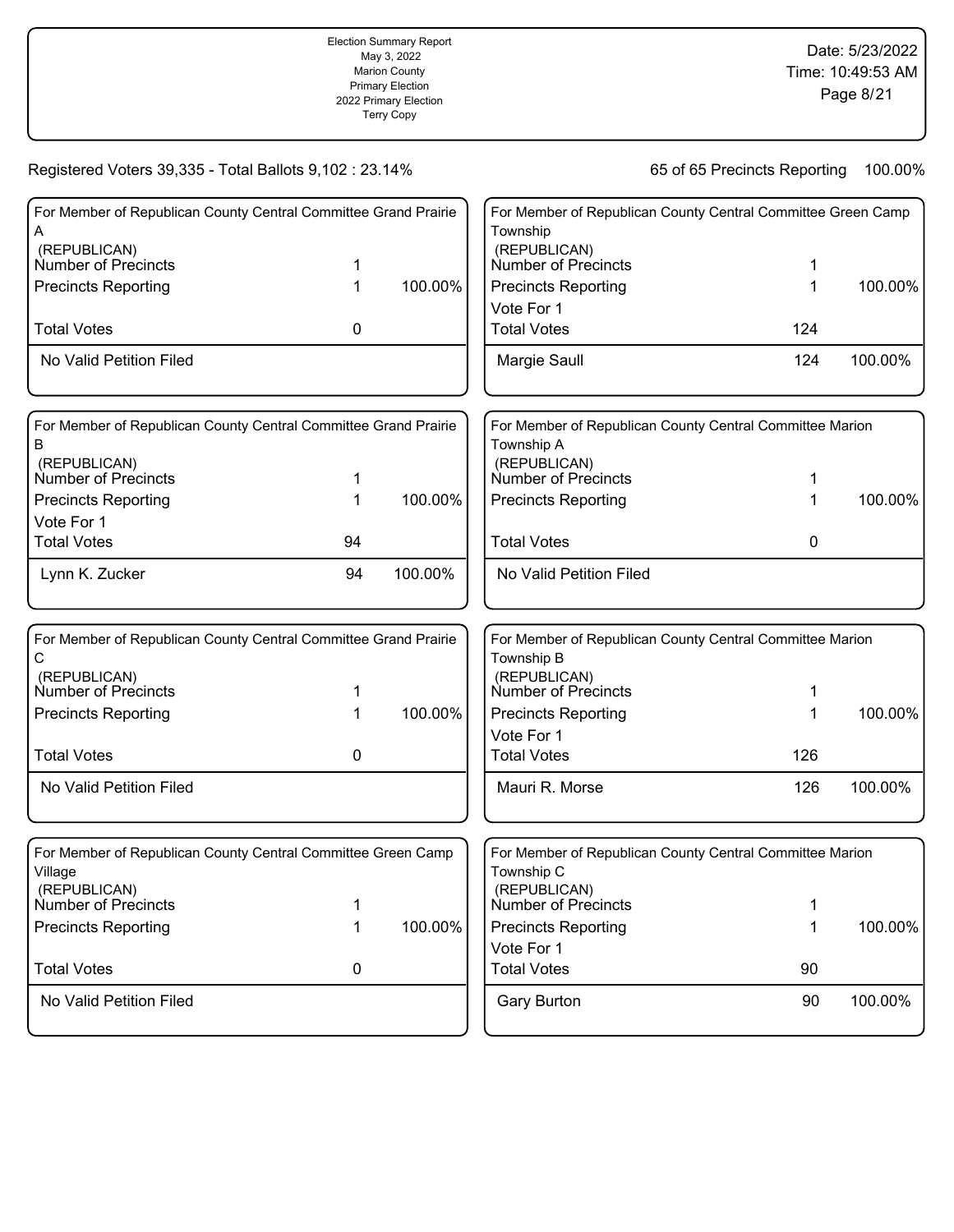|                                                                                        |    | <b>Election Summary Report</b><br>May 3, 2022<br><b>Marion County</b><br><b>Primary Election</b><br>2022 Primary Election<br>Marion County's Official<br>Canvass |                                                   |                                                            | Date: 5/23/2022<br>Time: 10:49:53 AM<br>Page 9/21 |
|----------------------------------------------------------------------------------------|----|------------------------------------------------------------------------------------------------------------------------------------------------------------------|---------------------------------------------------|------------------------------------------------------------|---------------------------------------------------|
| Registered Voters 39,335 - Total Ballots 9,102 : 23.14%                                |    |                                                                                                                                                                  |                                                   | 65 of 65 Precincts Reporting                               | 100.00%                                           |
| For Member of Republican County Central Committee Marion                               |    |                                                                                                                                                                  |                                                   | For Member of Republican County Central Committee Marion   |                                                   |
| Township D<br>(REPUBLICAN)<br>Number of Precincts                                      | 1  |                                                                                                                                                                  | Township J<br>(REPUBLICAN)<br>Number of Precincts | 1                                                          |                                                   |
| <b>Precincts Reporting</b><br>Vote For 1                                               | 1  | 100.00%                                                                                                                                                          | <b>Precincts Reporting</b><br>Vote For 1          | 1                                                          | 100.00%                                           |
| <b>Total Votes</b>                                                                     | 88 |                                                                                                                                                                  | <b>Total Votes</b>                                | 49                                                         |                                                   |
| Karen S. McCleary                                                                      | 88 | 100.00%                                                                                                                                                          | Andy Appelfeller                                  | 49                                                         | 100.00%                                           |
| For Member of Republican County Central Committee Marion<br>Township E<br>(REPUBLICAN) |    |                                                                                                                                                                  | Township K<br>(REPUBLICAN)                        | For Member of Republican County Central Committee Marion   |                                                   |
| Number of Precincts                                                                    | 1  |                                                                                                                                                                  | Number of Precincts                               | 1                                                          |                                                   |
| <b>Precincts Reporting</b><br>Vote For 1                                               | 1  | 100.00%                                                                                                                                                          | <b>Precincts Reporting</b><br>Vote For 1          | 1                                                          | 100.00%                                           |
| <b>Total Votes</b>                                                                     | 82 |                                                                                                                                                                  | <b>Total Votes</b>                                | 50                                                         |                                                   |
| Lisa Bush                                                                              | 82 | 100.00%                                                                                                                                                          | <b>Gary Risch</b>                                 | 50                                                         | 100.00%                                           |
| For Member of Republican County Central Committee Marion<br>Township F<br>(REPUBLICAN) |    |                                                                                                                                                                  | (REPUBLICAN)                                      | For Member of Republican County Central Committee LaRue    |                                                   |
| Number of Precincts                                                                    | 1  |                                                                                                                                                                  | <b>Number of Precincts</b>                        | 1                                                          |                                                   |
| <b>Precincts Reporting</b>                                                             | 1  | 100.00%                                                                                                                                                          | <b>Precincts Reporting</b>                        | 1                                                          | 100.00%                                           |
| <b>Total Votes</b>                                                                     | 0  |                                                                                                                                                                  | Vote For 1<br><b>Total Votes</b>                  | 135                                                        |                                                   |
| No Valid Petition Filed                                                                |    |                                                                                                                                                                  | <b>Barbara Rice</b>                               | 135                                                        | 100.00%                                           |
|                                                                                        |    |                                                                                                                                                                  |                                                   | For Member of Republican County Central Committee Pleasant |                                                   |
| For Member of Republican County Central Committee Marion<br>Township H                 |    |                                                                                                                                                                  | Township A<br>(REPUBLICAN)                        |                                                            |                                                   |
| (REPUBLICAN)<br><b>Number of Precincts</b>                                             | 1  |                                                                                                                                                                  | <b>Number of Precincts</b>                        | 1                                                          |                                                   |
| <b>Precincts Reporting</b>                                                             | 1  | 100.00%                                                                                                                                                          | <b>Precincts Reporting</b><br>Vote For 1          | 1                                                          | 100.00%                                           |
| <b>Total Votes</b>                                                                     | 0  |                                                                                                                                                                  | <b>Total Votes</b>                                | 172                                                        |                                                   |
| No Valid Petition Filed                                                                |    |                                                                                                                                                                  | Nathan Heiser                                     | 172                                                        | 100.00%                                           |
|                                                                                        |    |                                                                                                                                                                  |                                                   |                                                            |                                                   |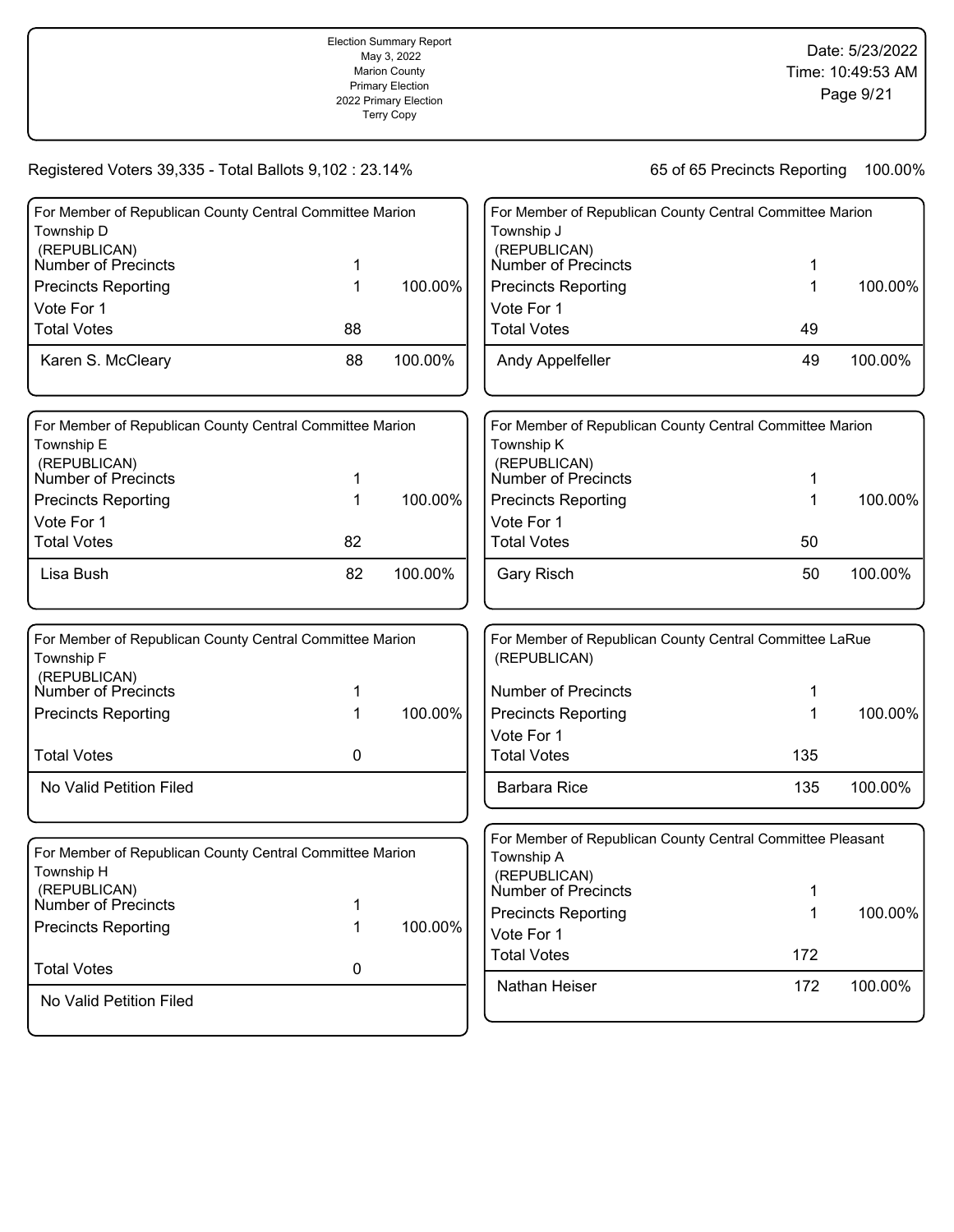|                                                                                                                 |     | <b>Election Summary Report</b><br>May 3, 2022<br><b>Marion County</b><br><b>Primary Election</b><br>2022 Primary Election<br>Marion County's Official<br>Canvass |                                                   |                                                                 | Date: 5/23/2022<br>Time: 10:49:53 AM<br>Page 10/21 |
|-----------------------------------------------------------------------------------------------------------------|-----|------------------------------------------------------------------------------------------------------------------------------------------------------------------|---------------------------------------------------|-----------------------------------------------------------------|----------------------------------------------------|
| Registered Voters 39,335 - Total Ballots 9,102 : 23.14%                                                         |     |                                                                                                                                                                  |                                                   | 65 of 65 Precincts Reporting                                    | 100.00%                                            |
| For Member of Republican County Central Committee Pleasant<br>Township B<br>(REPUBLICAN)<br>Number of Precincts | 1   |                                                                                                                                                                  | Township F<br>(REPUBLICAN)<br>Number of Precincts | For Member of Republican County Central Committee Pleasant<br>1 |                                                    |
| <b>Precincts Reporting</b>                                                                                      | 1   | 100.00%                                                                                                                                                          | <b>Precincts Reporting</b><br>Vote For 1          | 1                                                               | 100.00%                                            |
| <b>Total Votes</b><br>No Valid Petition Filed                                                                   | 0   |                                                                                                                                                                  | <b>Total Votes</b><br>Christopher L. Breeding     | 104<br>104                                                      | 100.00%                                            |
|                                                                                                                 |     |                                                                                                                                                                  |                                                   |                                                                 |                                                    |
| For Member of Republican County Central Committee Pleasant<br>Township C<br>(REPUBLICAN)                        |     |                                                                                                                                                                  | Village                                           | For Member of Republican County Central Committee Prospect      |                                                    |
| <b>Number of Precincts</b>                                                                                      | 1   |                                                                                                                                                                  | (REPUBLICAN)<br>Number of Precincts               | 1                                                               |                                                    |
| <b>Precincts Reporting</b>                                                                                      | 1   | 100.00%                                                                                                                                                          | <b>Precincts Reporting</b><br>Vote For 1          | 1                                                               | 100.00%                                            |
| <b>Total Votes</b>                                                                                              | 0   |                                                                                                                                                                  | <b>Total Votes</b>                                | 107                                                             |                                                    |
| No Valid Petition Filed                                                                                         |     |                                                                                                                                                                  | Bradley K. Irons                                  | 107                                                             | 100.00%                                            |
| For Member of Republican County Central Committee Pleasant<br>Township D                                        |     |                                                                                                                                                                  | Township                                          | For Member of Republican County Central Committee Prospect      |                                                    |
| (REPUBLICAN)<br>Number of Precincts                                                                             | 1   |                                                                                                                                                                  | (REPUBLICAN)<br>Number of Precincts               | 1                                                               |                                                    |
| <b>Precincts Reporting</b><br>Vote For 1                                                                        | 1   | 100.00%                                                                                                                                                          | <b>Precincts Reporting</b><br>Vote For 1          | 1                                                               | 100.00%                                            |
| <b>Total Votes</b>                                                                                              | 115 |                                                                                                                                                                  | <b>Total Votes</b>                                | 126                                                             |                                                    |
| Patricia Yearling                                                                                               | 115 | 100.00%                                                                                                                                                          | Rebecca L. Dible                                  | 126                                                             | 100.00%                                            |
| For Member of Republican County Central Committee Pleasant<br>Township E                                        |     |                                                                                                                                                                  | Township A                                        | For Member of Republican County Central Committee Richland      |                                                    |
| (REPUBLICAN)<br><b>Number of Precincts</b>                                                                      | 1   |                                                                                                                                                                  | (REPUBLICAN)<br>Number of Precincts               | 1                                                               |                                                    |
| <b>Precincts Reporting</b>                                                                                      | 1   | 100.00%                                                                                                                                                          | <b>Precincts Reporting</b>                        | 1                                                               | 100.00%                                            |
| Vote For 1<br><b>Total Votes</b>                                                                                | 149 |                                                                                                                                                                  | <b>Total Votes</b>                                | 0                                                               |                                                    |
| Brian E. Blair                                                                                                  | 149 | 100.00%                                                                                                                                                          | No Valid Petition Filed                           |                                                                 |                                                    |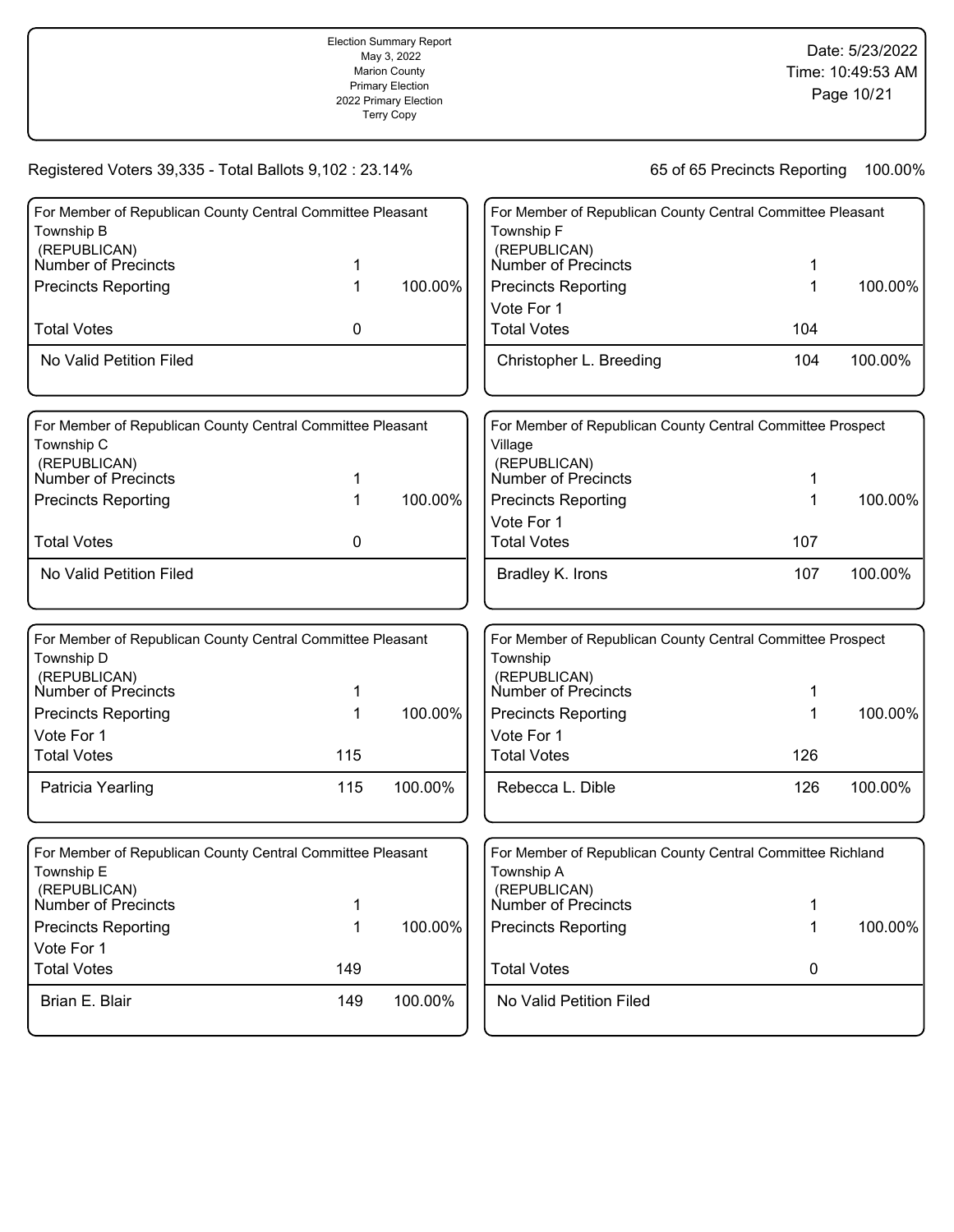| <b>Election Summary Report</b><br>May 3, 2022<br><b>Marion County</b><br><b>Primary Election</b><br>2022 Primary Election<br>Marion County's Official<br>Canvass |  |         |                                                                       |                              | Date: 5/23/2022<br>Time: 10:49:53 AM<br>Page 11/21 |
|------------------------------------------------------------------------------------------------------------------------------------------------------------------|--|---------|-----------------------------------------------------------------------|------------------------------|----------------------------------------------------|
| Registered Voters 39,335 - Total Ballots 9,102 : 23.14%                                                                                                          |  |         |                                                                       | 65 of 65 Precincts Reporting | 100.00%                                            |
| For Member of Republican County Central Committee Richland<br>Township B<br>(REPUBLICAN)<br>Number of Precincts                                                  |  |         | <b>Attorney General</b><br>(DEMOCRATIC)<br><b>Number of Precincts</b> | 65                           |                                                    |
| <b>Precincts Reporting</b>                                                                                                                                       |  | 100.00% | <b>Precincts Reporting</b>                                            | 65                           | 100.00%                                            |

100.00%

100.00%

100.00%

100.00%

100.00%

Precincts Reporting 65

Total Votes 1,850

Jennifer Brunner 1,850 100.00%

Vote For 1

100.00%

100.00%

100.00%

| Vote For 1                                                                    |             |         | Vote For 1                                                        |       |
|-------------------------------------------------------------------------------|-------------|---------|-------------------------------------------------------------------|-------|
| <b>Total Votes</b>                                                            | 195         |         | <b>Total Votes</b>                                                | 1,766 |
| Jennifer Maureen Miller                                                       | 195         | 100.00% | Jeffrey A. Crossman                                               | 1,766 |
| For Member of Republican County Central Committee Scott Tully<br>(REPUBLICAN) |             |         | Auditor of State<br>(DEMOCRATIC)                                  |       |
| <b>Number of Precincts</b>                                                    | 1           |         | <b>Number of Precincts</b>                                        | 65    |
| <b>Precincts Reporting</b>                                                    | $\mathbf 1$ | 100.00% | <b>Precincts Reporting</b>                                        | 65    |
| Vote For 1                                                                    |             |         | Vote For 1                                                        |       |
| <b>Total Votes</b>                                                            | 190         |         | <b>Total Votes</b>                                                | 1,765 |
| James McGuire                                                                 | 190         | 100.00% | <b>Taylor Sappington</b>                                          | 1,765 |
| For Member of Republican County Central Committee Waldo                       |             |         | Secretary of State<br>(DEMOCRATIC)                                |       |
| (REPUBLICAN)                                                                  |             |         | <b>Number of Precincts</b>                                        | 65    |
| <b>Number of Precincts</b>                                                    | 1           |         | <b>Precincts Reporting</b>                                        | 65    |
| <b>Precincts Reporting</b>                                                    | $\mathbf 1$ | 100.00% | Vote For 1                                                        |       |
| Vote For 1                                                                    |             |         | <b>Total Votes</b>                                                | 1,770 |
| <b>Total Votes</b>                                                            | 147         |         | Chelsea Clark                                                     | 1,770 |
| Robert W. Schultz                                                             | 147         | 100.00% |                                                                   |       |
| Governor and Lieutenant Governor                                              |             |         | <b>Treasurer of State</b><br>(DEMOCRATIC)                         |       |
| (DEMOCRATIC)                                                                  |             |         | <b>Number of Precincts</b>                                        | 65    |
| <b>Number of Precincts</b>                                                    | 65          |         | <b>Precincts Reporting</b>                                        | 65    |
| <b>Precincts Reporting</b>                                                    | 65          | 100.00% | Vote For 1                                                        |       |
| Vote For 1                                                                    |             |         | <b>Total Votes</b>                                                | 1,786 |
| <b>Total Votes</b>                                                            | 1,936       |         | Scott Schertzer                                                   | 1,786 |
| John Cranley and Teresa Fedor                                                 | 551         | 28.46%  |                                                                   |       |
| Nan Whaley and Cheryl L.<br>Stephens                                          | 1,385       | 71.54%  | Chief Justice of the Supreme Court (FTC 1-1-2023)<br>(DEMOCRATIC) |       |
|                                                                               |             |         | <b>Number of Precincts</b>                                        | 65    |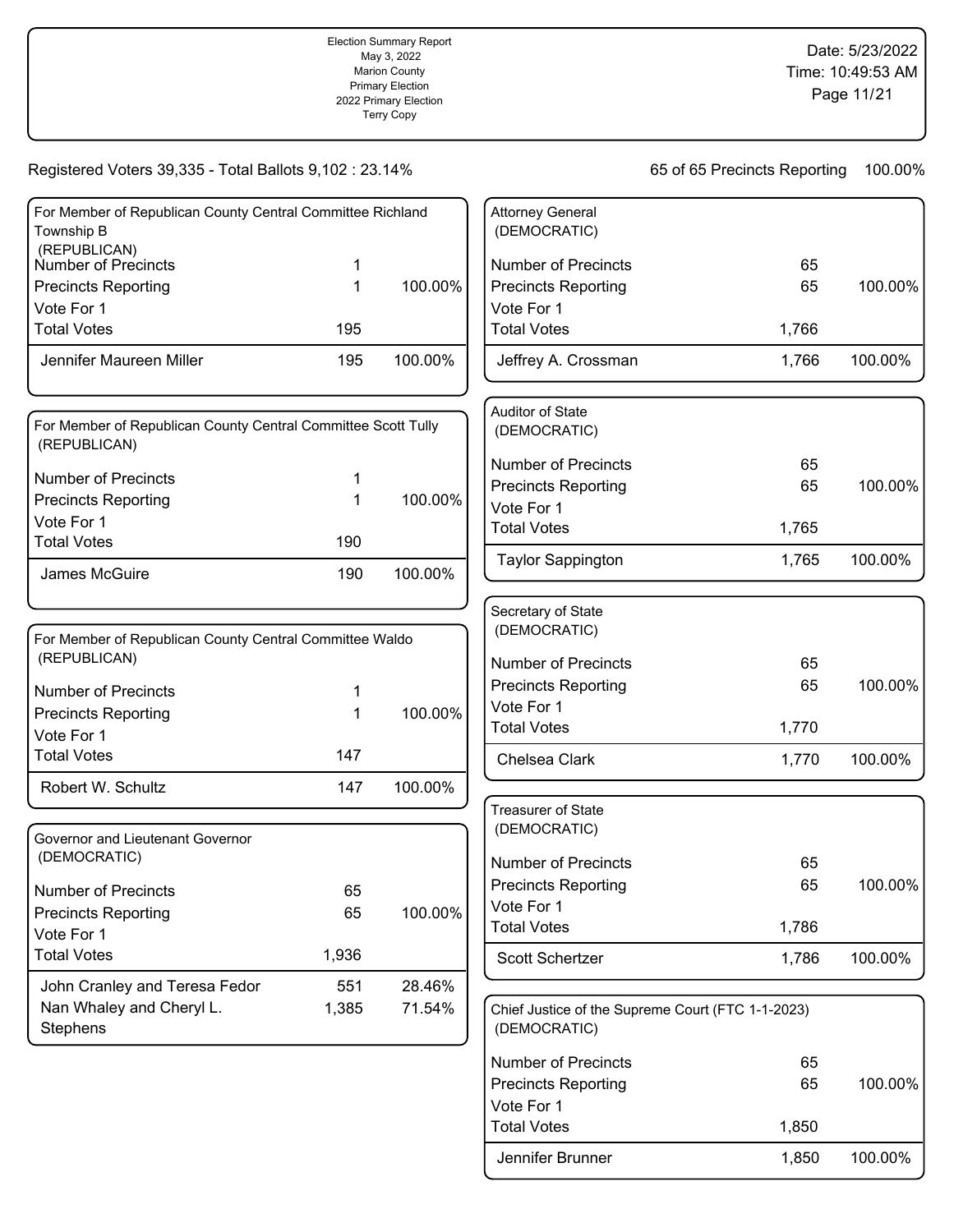|                                                             |       | <b>Election Summary Report</b><br>May 3, 2022<br><b>Marion County</b><br><b>Primary Election</b><br>2022 Primary Election<br>Marion County's Official<br>Canvass |                                            |                                                             | Date: 5/23/2022<br>Time: 10:49:53 AM<br>Page 12/21 |
|-------------------------------------------------------------|-------|------------------------------------------------------------------------------------------------------------------------------------------------------------------|--------------------------------------------|-------------------------------------------------------------|----------------------------------------------------|
| Registered Voters 39,335 - Total Ballots 9,102 : 23.14%     |       |                                                                                                                                                                  |                                            | 65 of 65 Precincts Reporting                                | 100.00%                                            |
| Justice of the Supreme Court (FTC 1-1-2023)<br>(DEMOCRATIC) |       |                                                                                                                                                                  | (DEMOCRATIC)                               | Court of Appeals Judge - 3rd District (FTC 2-9-2023)        |                                                    |
| <b>Number of Precincts</b>                                  | 65    |                                                                                                                                                                  | <b>Number of Precincts</b>                 | 65                                                          |                                                    |
| <b>Precincts Reporting</b>                                  | 65    | 100.00%                                                                                                                                                          | <b>Precincts Reporting</b>                 | 65                                                          | 100.00%                                            |
| Vote For 1                                                  |       |                                                                                                                                                                  |                                            |                                                             |                                                    |
| <b>Total Votes</b>                                          | 1,771 |                                                                                                                                                                  | <b>Total Votes</b>                         | 0                                                           |                                                    |
| Terri Jamison                                               | 1,771 | 100.00%                                                                                                                                                          | No Valid Petition Filed                    |                                                             |                                                    |
| Justice of the Supreme Court (FTC 1-2-2023)<br>(DEMOCRATIC) |       |                                                                                                                                                                  | (DEMOCRATIC)                               | Court of Appeals Judge - 3rd District (FTC 2-11-2023)       |                                                    |
| <b>Number of Precincts</b>                                  | 65    |                                                                                                                                                                  | <b>Number of Precincts</b>                 | 65                                                          |                                                    |
| <b>Precincts Reporting</b>                                  | 65    | 100.00%                                                                                                                                                          | <b>Precincts Reporting</b>                 | 65                                                          | 100.00%                                            |
| Vote For 1                                                  |       |                                                                                                                                                                  |                                            |                                                             |                                                    |
| <b>Total Votes</b>                                          | 1,736 |                                                                                                                                                                  | <b>Total Votes</b>                         | 0                                                           |                                                    |
| Marilyn Zayas                                               | 1,736 | 100.00%                                                                                                                                                          | No Valid Petition Filed                    |                                                             |                                                    |
|                                                             |       |                                                                                                                                                                  |                                            |                                                             |                                                    |
| U.S. Senator<br>(DEMOCRATIC)                                |       |                                                                                                                                                                  | (DEMOCRATIC)                               | Court of Common Pleas/Family Division Judge (FTC 2-9-2023)  |                                                    |
| <b>Number of Precincts</b>                                  | 65    |                                                                                                                                                                  | <b>Number of Precincts</b>                 | 65                                                          |                                                    |
| <b>Precincts Reporting</b>                                  | 65    | 100.00%                                                                                                                                                          | <b>Precincts Reporting</b>                 | 65                                                          | 100.00%                                            |
| Vote For 1                                                  |       |                                                                                                                                                                  |                                            |                                                             |                                                    |
| <b>Total Votes</b>                                          | 1,960 |                                                                                                                                                                  | <b>Total Votes</b>                         | 0                                                           |                                                    |
| Morgan Harper                                               | 325   | 16.58%                                                                                                                                                           | No Valid Petition Filed                    |                                                             |                                                    |
| Traci TJ Johnson                                            | 281   | 14.34%                                                                                                                                                           |                                            |                                                             |                                                    |
| Tim Ryan                                                    | 1,354 | 69.08%                                                                                                                                                           | (DEMOCRATIC)                               | Court of Common Pleas/General Division Judge (UET 1-1-2025) |                                                    |
| US Rep Congress - 4th District                              |       |                                                                                                                                                                  |                                            |                                                             |                                                    |
| (DEMOCRATIC)                                                |       |                                                                                                                                                                  | <b>Number of Precincts</b>                 | 65                                                          |                                                    |
| <b>Number of Precincts</b>                                  | 65    |                                                                                                                                                                  | <b>Precincts Reporting</b>                 | 65                                                          | 100.00%                                            |
| <b>Precincts Reporting</b>                                  | 65    | 100.00%                                                                                                                                                          | <b>Total Votes</b>                         | 0                                                           |                                                    |
| Vote For 1                                                  |       |                                                                                                                                                                  |                                            |                                                             |                                                    |
| <b>Total Votes</b>                                          | 1,879 |                                                                                                                                                                  | No Valid Petition Filed                    |                                                             |                                                    |
| Jeffrey A. Sites                                            | 877   | 46.67%                                                                                                                                                           |                                            |                                                             |                                                    |
| <b>Tamie Wilson</b>                                         | 1,002 | 53.33%                                                                                                                                                           | <b>County Commissioner</b><br>(DEMOCRATIC) |                                                             |                                                    |
|                                                             |       |                                                                                                                                                                  | <b>Number of Precincts</b>                 | 65                                                          |                                                    |
|                                                             |       |                                                                                                                                                                  | <b>Precincts Reporting</b>                 | 65                                                          | 100.00%                                            |
|                                                             |       |                                                                                                                                                                  | Vote For 1                                 |                                                             |                                                    |

 $\overline{1}$ 

Kathy Masters 1,789 100.00%

Total Votes 1,789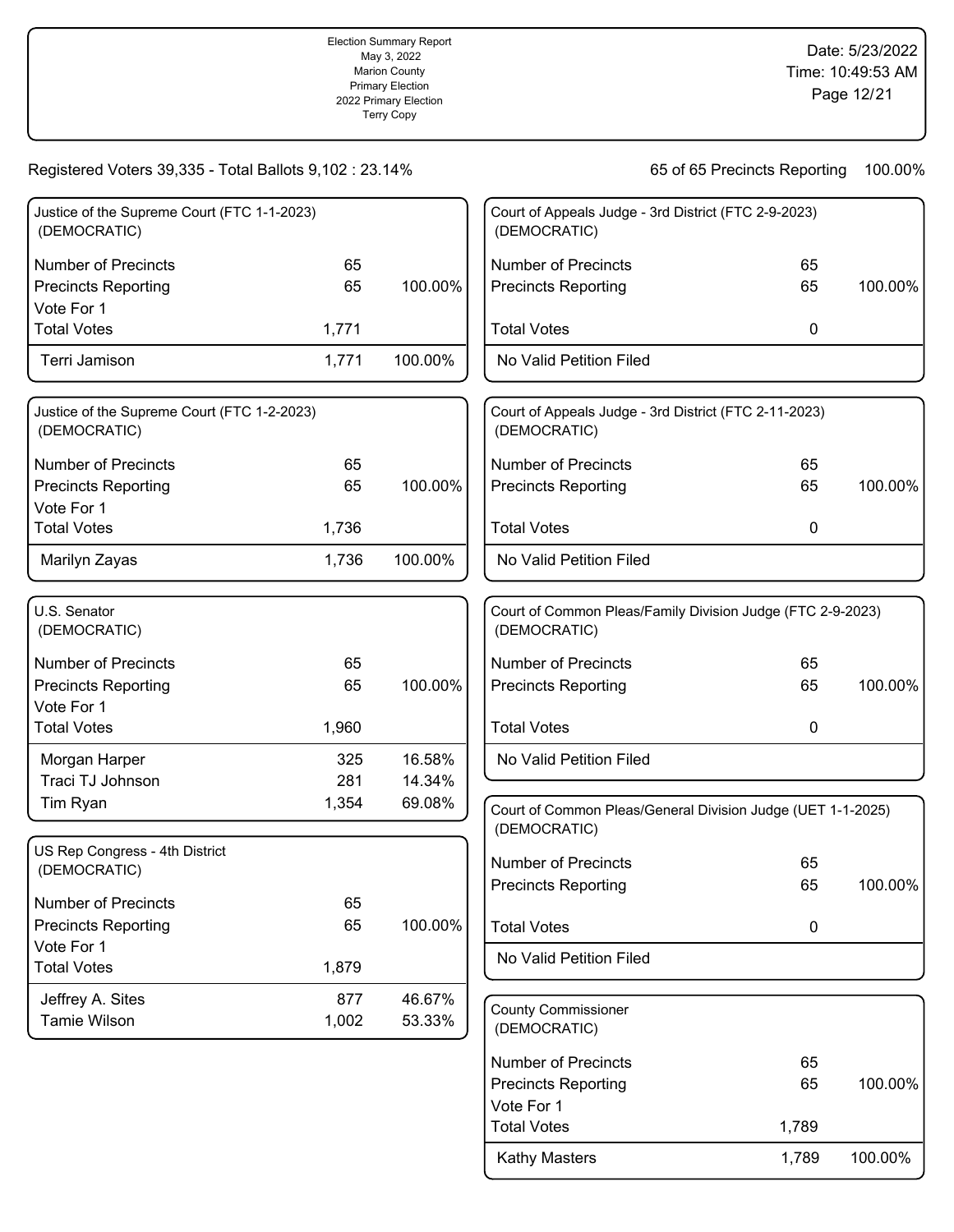|                                                                                                            |                | Election Summary Report<br>May 3, 2022<br><b>Marion County</b><br><b>Primary Election</b><br>2022 Primary Election<br>Marion County's Official<br>Canvass |                                                                        |                                                              | Date: 5/23/2022<br>Time: 10:49:53 AM<br>Page 13/21 |  |
|------------------------------------------------------------------------------------------------------------|----------------|-----------------------------------------------------------------------------------------------------------------------------------------------------------|------------------------------------------------------------------------|--------------------------------------------------------------|----------------------------------------------------|--|
| Registered Voters 39,335 - Total Ballots 9,102 : 23.14%                                                    |                |                                                                                                                                                           |                                                                        | 65 of 65 Precincts Reporting                                 | 100.00%                                            |  |
| <b>County Auditor</b><br>(DEMOCRATIC)                                                                      |                |                                                                                                                                                           | (DEMOCRATIC)                                                           | For Member of Democratic County Central Committee Marion 1-D |                                                    |  |
| <b>Number of Precincts</b><br><b>Precincts Reporting</b><br>Vote For 1                                     | 65<br>65       | 100.00%                                                                                                                                                   | <b>Number of Precincts</b><br><b>Precincts Reporting</b><br>Vote For 1 | 1<br>1                                                       | 100.00%                                            |  |
| <b>Total Votes</b><br>Joan Kasotis                                                                         | 1,859<br>1,859 | 100.00%                                                                                                                                                   | <b>Total Votes</b><br>Jeff Gerritsen                                   | 27<br>27                                                     | 100.00%                                            |  |
| County Coroner (UET 1-5-2025)<br>(DEMOCRATIC)                                                              |                |                                                                                                                                                           | (DEMOCRATIC)                                                           | For Member of Democratic County Central Committee Marion 1-E |                                                    |  |
| <b>Number of Precincts</b><br><b>Precincts Reporting</b><br><b>Total Votes</b>                             | 65<br>65       | 100.00%                                                                                                                                                   | <b>Number of Precincts</b><br><b>Precincts Reporting</b><br>Vote For 1 | 1<br>1                                                       | 100.00%                                            |  |
| No Valid Petition Filed                                                                                    | 0              |                                                                                                                                                           | <b>Total Votes</b><br>Kai Meade                                        | 15<br>15                                                     | 100.00%                                            |  |
| For Member of Democratic County Central Committee Marion 1-A<br>(DEMOCRATIC)<br><b>Number of Precincts</b> | 1              |                                                                                                                                                           | (DEMOCRATIC)                                                           | For Member of Democratic County Central Committee Marion 2-A |                                                    |  |
| <b>Precincts Reporting</b><br>Vote For 1<br><b>Total Votes</b>                                             | 1<br>11        | 100.00%                                                                                                                                                   | <b>Number of Precincts</b><br><b>Precincts Reporting</b><br>Vote For 1 | 1<br>1                                                       | 100.00%                                            |  |
| Brenda J. Westcott                                                                                         | 11             | 100.00%                                                                                                                                                   | <b>Total Votes</b><br><b>Christian Dunston</b>                         | 42<br>42                                                     | 100.00%                                            |  |
| For Member of Democratic County Central Committee Marion 1-C<br>(DEMOCRATIC)                               |                |                                                                                                                                                           |                                                                        | For Member of Democratic County Central Committee Marion 2-C |                                                    |  |
| <b>Number of Precincts</b><br><b>Precincts Reporting</b>                                                   |                | 100.00%                                                                                                                                                   | (DEMOCRATIC)<br><b>Number of Precincts</b>                             |                                                              |                                                    |  |
| <b>Total Votes</b>                                                                                         | 0              |                                                                                                                                                           | <b>Precincts Reporting</b><br>Vote For 1                               | 1                                                            | 100.00%                                            |  |
| No Valid Petition Filed                                                                                    |                |                                                                                                                                                           | <b>Total Votes</b><br><b>Ayers Ratliff</b>                             | 14<br>14                                                     | 100.00%                                            |  |

Election Summary Report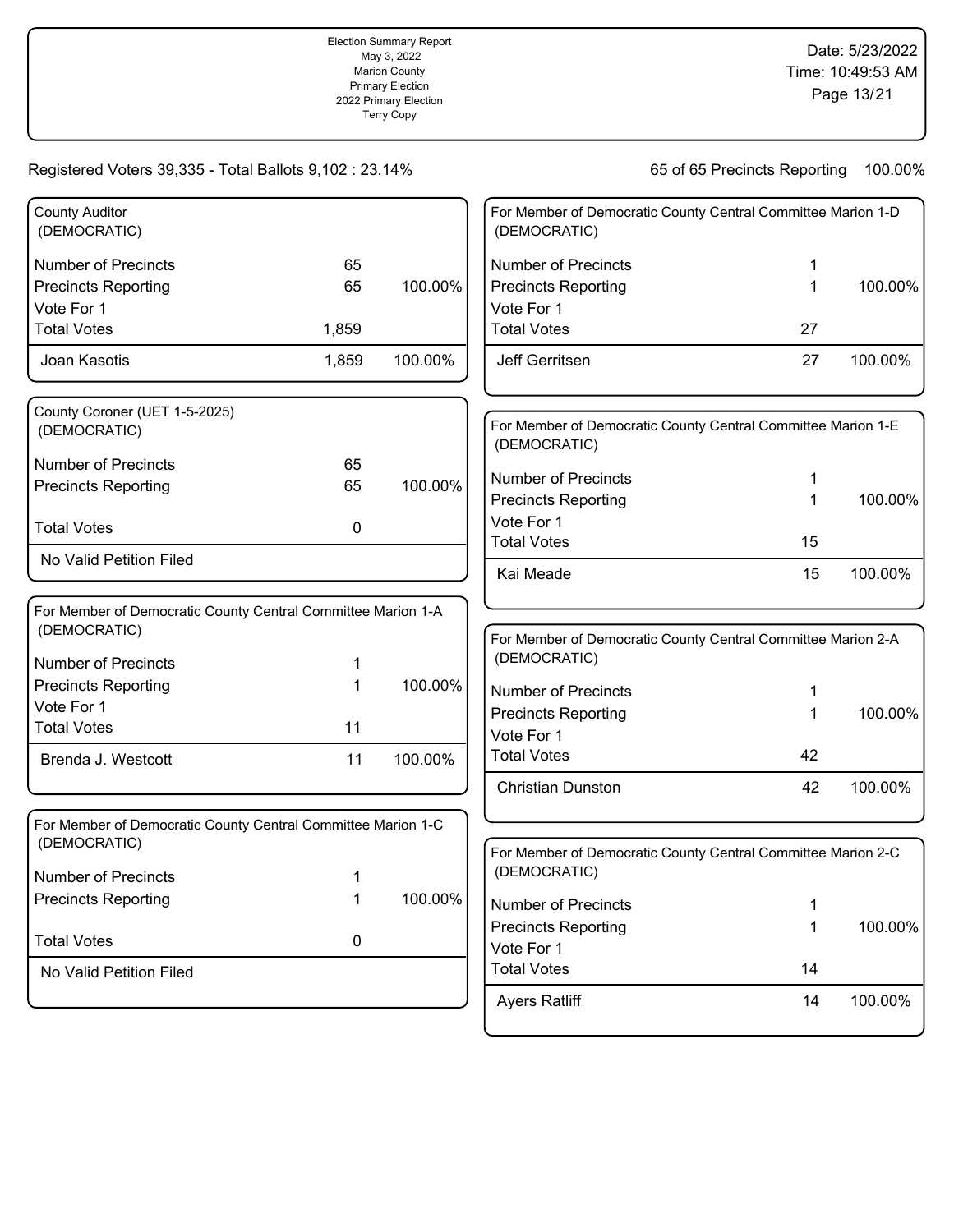|                                                                              |             | <b>Election Summary Report</b><br>May 3, 2022<br><b>Marion County</b><br><b>Primary Election</b><br>2022 Primary Election<br>Marion County's Official<br>Canvass |                                          |                                                              | Date: 5/23/2022<br>Time: 10:49:53 AM<br>Page 14/21 |
|------------------------------------------------------------------------------|-------------|------------------------------------------------------------------------------------------------------------------------------------------------------------------|------------------------------------------|--------------------------------------------------------------|----------------------------------------------------|
| Registered Voters 39,335 - Total Ballots 9,102 : 23.14%                      |             |                                                                                                                                                                  |                                          | 65 of 65 Precincts Reporting                                 | 100.00%                                            |
| For Member of Democratic County Central Committee Marion 3-A<br>(DEMOCRATIC) |             |                                                                                                                                                                  | (DEMOCRATIC)                             | For Member of Democratic County Central Committee Marion 3-E |                                                    |
| <b>Number of Precincts</b>                                                   | 1           |                                                                                                                                                                  | <b>Number of Precincts</b>               | 1                                                            |                                                    |
| <b>Precincts Reporting</b>                                                   | 1           | 100.00%                                                                                                                                                          | <b>Precincts Reporting</b>               | 1                                                            | 100.00%                                            |
| Vote For 1                                                                   |             |                                                                                                                                                                  |                                          |                                                              |                                                    |
| <b>Total Votes</b>                                                           | 18          |                                                                                                                                                                  | <b>Total Votes</b>                       | 0                                                            |                                                    |
| Lenora Mayes                                                                 | 18          | 100.00%                                                                                                                                                          | No Valid Petition Filed                  |                                                              |                                                    |
|                                                                              |             |                                                                                                                                                                  |                                          |                                                              |                                                    |
| For Member of Democratic County Central Committee Marion 3-B<br>(DEMOCRATIC) |             |                                                                                                                                                                  | (DEMOCRATIC)                             | For Member of Democratic County Central Committee Marion 3-F |                                                    |
| <b>Number of Precincts</b>                                                   | 1           |                                                                                                                                                                  | <b>Number of Precincts</b>               | 1                                                            |                                                    |
| <b>Precincts Reporting</b>                                                   | $\mathbf 1$ | 100.00%                                                                                                                                                          | <b>Precincts Reporting</b>               | 1                                                            | 100.00%                                            |
| Vote For 1                                                                   |             |                                                                                                                                                                  | Vote For 1                               |                                                              |                                                    |
| <b>Total Votes</b>                                                           | 15          |                                                                                                                                                                  | <b>Total Votes</b>                       | 10                                                           |                                                    |
| Jerry W. Peterson                                                            | 15          | 100.00%                                                                                                                                                          | <b>Mattie Kelly</b>                      | 10                                                           | 100.00%                                            |
| For Member of Democratic County Central Committee Marion 3-C<br>(DEMOCRATIC) |             |                                                                                                                                                                  | (DEMOCRATIC)                             | For Member of Democratic County Central Committee Marion 3-G |                                                    |
| <b>Number of Precincts</b>                                                   | 1           |                                                                                                                                                                  | <b>Number of Precincts</b>               | 1                                                            |                                                    |
| <b>Precincts Reporting</b>                                                   | 1           | 100.00%                                                                                                                                                          | <b>Precincts Reporting</b><br>Vote For 1 | 1                                                            | 100.00%                                            |
| <b>Total Votes</b>                                                           | 0           |                                                                                                                                                                  | <b>Total Votes</b>                       | 30                                                           |                                                    |
| No Valid Petition Filed                                                      |             |                                                                                                                                                                  | <b>Chris Smith</b>                       | 30                                                           | 100.00%                                            |
| For Member of Democratic County Central Committee Marion 3-D<br>(DEMOCRATIC) |             |                                                                                                                                                                  | (DEMOCRATIC)                             | For Member of Democratic County Central Committee Marion 4-A |                                                    |
| <b>Number of Precincts</b>                                                   | 1           |                                                                                                                                                                  | <b>Number of Precincts</b>               | 1                                                            |                                                    |
| <b>Precincts Reporting</b>                                                   | 1           | 100.00%                                                                                                                                                          | <b>Precincts Reporting</b>               | 1                                                            | 100.00%                                            |
| <b>Total Votes</b>                                                           | 0           |                                                                                                                                                                  | <b>Total Votes</b>                       | 0                                                            |                                                    |
| No Valid Petition Filed                                                      |             |                                                                                                                                                                  | No Valid Petition Filed                  |                                                              |                                                    |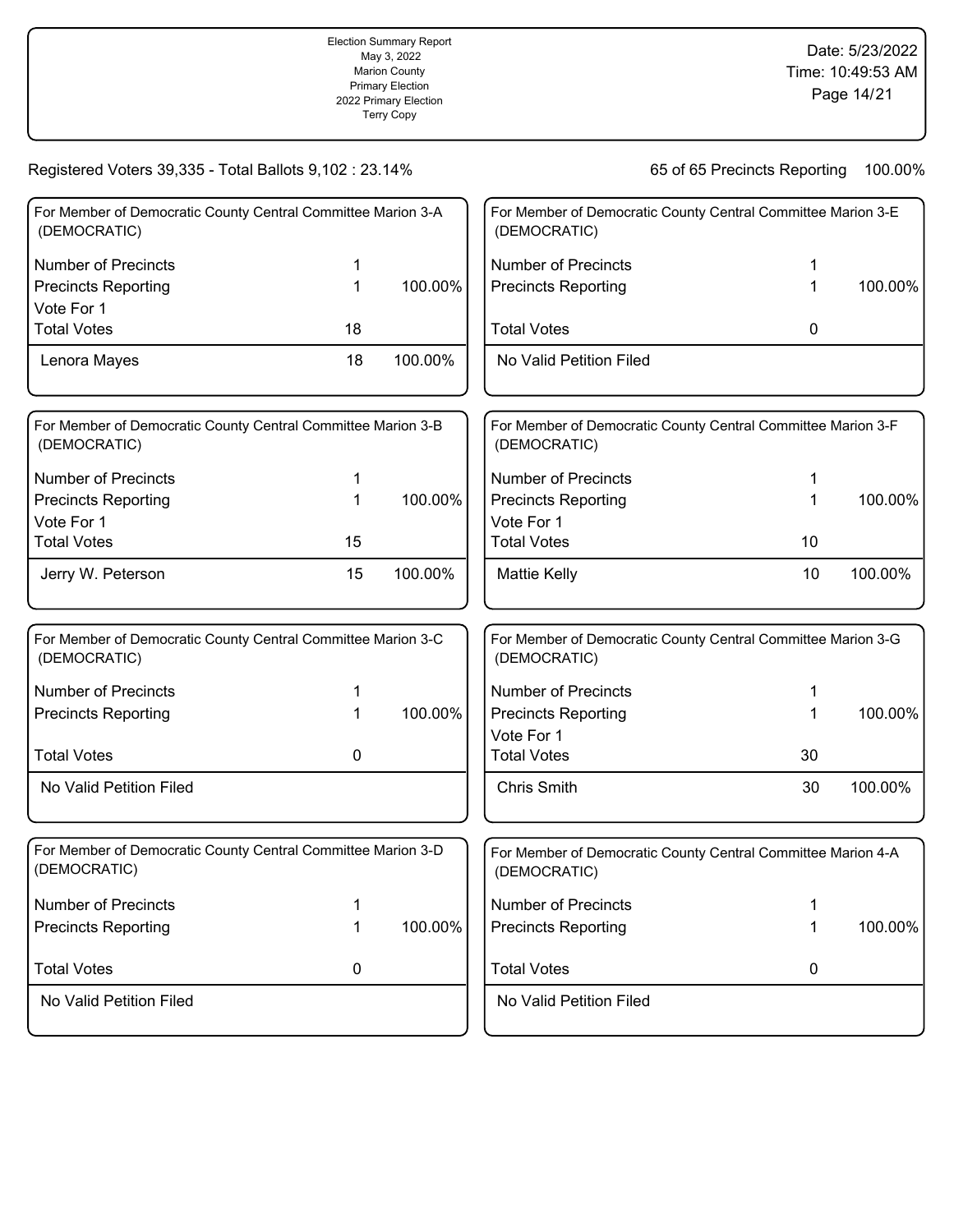|                                                                              |             | <b>Election Summary Report</b><br>May 3, 2022<br><b>Marion County</b><br><b>Primary Election</b><br>2022 Primary Election<br>Marion County's Official<br>Canvass |                                          |                                                              | Date: 5/23/2022<br>Time: 10:49:53 AM<br>Page 15/21 |
|------------------------------------------------------------------------------|-------------|------------------------------------------------------------------------------------------------------------------------------------------------------------------|------------------------------------------|--------------------------------------------------------------|----------------------------------------------------|
| Registered Voters 39,335 - Total Ballots 9,102 : 23.14%                      |             |                                                                                                                                                                  |                                          | 65 of 65 Precincts Reporting                                 | 100.00%                                            |
| For Member of Democratic County Central Committee Marion 4-B<br>(DEMOCRATIC) |             |                                                                                                                                                                  | (DEMOCRATIC)                             | For Member of Democratic County Central Committee Marion 5-A |                                                    |
| <b>Number of Precincts</b>                                                   | 1           |                                                                                                                                                                  | <b>Number of Precincts</b>               | 1                                                            |                                                    |
| <b>Precincts Reporting</b>                                                   | 1           | 100.00%                                                                                                                                                          | <b>Precincts Reporting</b>               | 1                                                            | 100.00%                                            |
|                                                                              |             |                                                                                                                                                                  | Vote For 1                               |                                                              |                                                    |
| <b>Total Votes</b>                                                           | 0           |                                                                                                                                                                  | <b>Total Votes</b>                       | 48                                                           |                                                    |
| No Valid Petition Filed                                                      |             |                                                                                                                                                                  | Tara Dyer                                | 48                                                           | 100.00%                                            |
| For Member of Democratic County Central Committee Marion 4-C<br>(DEMOCRATIC) |             |                                                                                                                                                                  | (DEMOCRATIC)                             | For Member of Democratic County Central Committee Marion 5-C |                                                    |
| <b>Number of Precincts</b>                                                   | 1           |                                                                                                                                                                  | <b>Number of Precincts</b>               | 1                                                            |                                                    |
| <b>Precincts Reporting</b>                                                   | 1           | 100.00%                                                                                                                                                          | <b>Precincts Reporting</b><br>Vote For 1 | 1                                                            | 100.00%                                            |
| <b>Total Votes</b>                                                           | 0           |                                                                                                                                                                  | <b>Total Votes</b>                       | 18                                                           |                                                    |
| No Valid Petition Filed                                                      |             |                                                                                                                                                                  | Johnnie Jackson                          | 18                                                           | 100.00%                                            |
| For Member of Democratic County Central Committee Marion 4-E<br>(DEMOCRATIC) |             |                                                                                                                                                                  | (DEMOCRATIC)                             | For Member of Democratic County Central Committee Marion 5-E |                                                    |
| <b>Number of Precincts</b>                                                   | 1           |                                                                                                                                                                  | <b>Number of Precincts</b>               | 1                                                            |                                                    |
| <b>Precincts Reporting</b><br>Vote For 1                                     | 1           | 100.00%                                                                                                                                                          | <b>Precincts Reporting</b>               | 1                                                            | 100.00%                                            |
| <b>Total Votes</b>                                                           | 52          |                                                                                                                                                                  | <b>Total Votes</b>                       | 0                                                            |                                                    |
| Brandi R. Downs                                                              | 52          | 100.00%                                                                                                                                                          | No Valid Petition Filed                  |                                                              |                                                    |
| For Member of Democratic County Central Committee Marion 4-F<br>(DEMOCRATIC) |             |                                                                                                                                                                  | (DEMOCRATIC)                             | For Member of Democratic County Central Committee Marion 5-G |                                                    |
| <b>Number of Precincts</b>                                                   | 1           |                                                                                                                                                                  | <b>Number of Precincts</b>               | 1                                                            |                                                    |
| <b>Precincts Reporting</b>                                                   | $\mathbf 1$ | 100.00%                                                                                                                                                          | <b>Precincts Reporting</b>               | 1                                                            | 100.00%                                            |
| Vote For 1                                                                   |             |                                                                                                                                                                  | Vote For 1                               |                                                              |                                                    |
| <b>Total Votes</b>                                                           | 23          |                                                                                                                                                                  | <b>Total Votes</b>                       | 47                                                           |                                                    |
| Dana Hanif Booker                                                            | 23          | 100.00%                                                                                                                                                          | Cory Brown                               | 47                                                           | 100.00%                                            |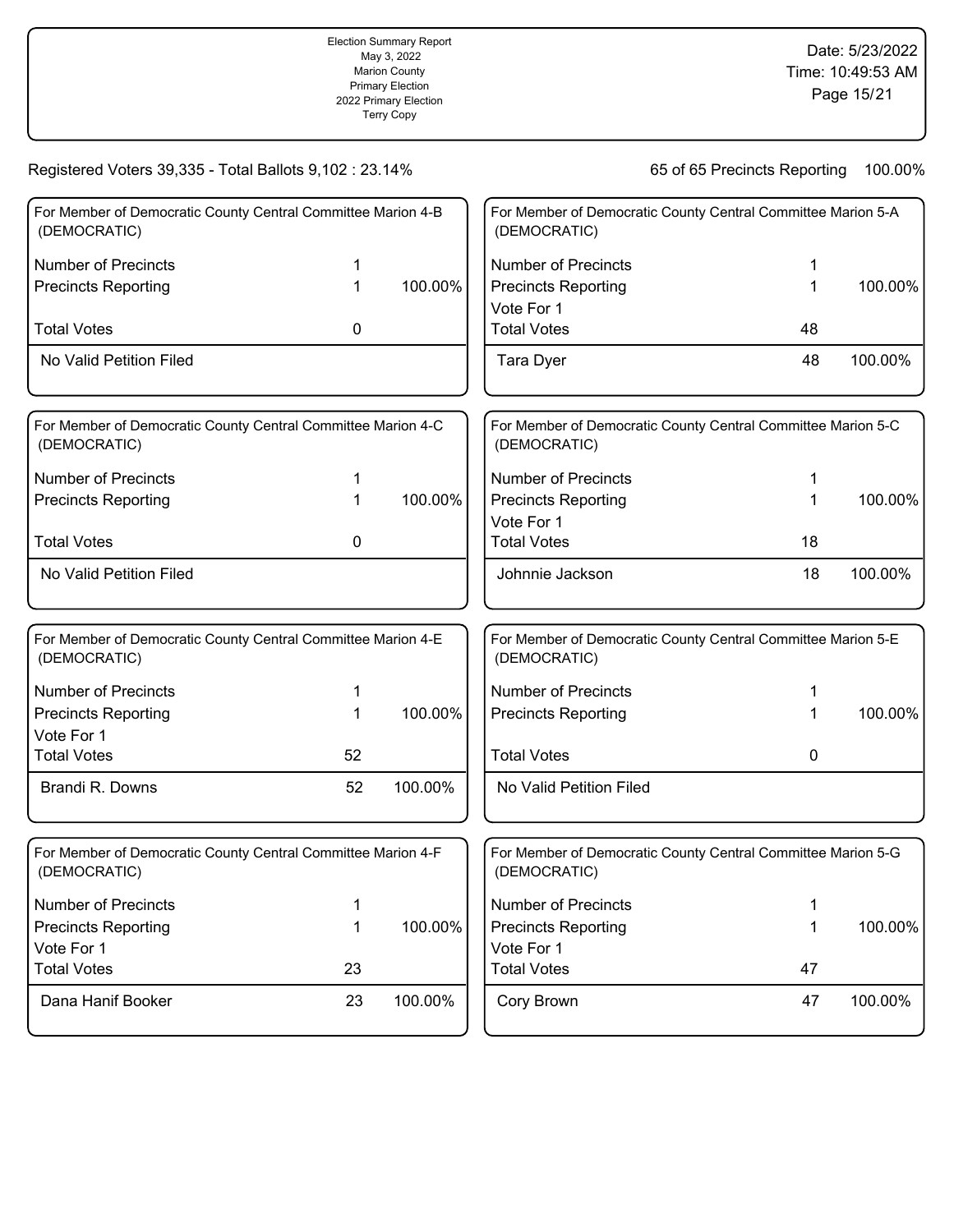|                                                                              |             | <b>Election Summary Report</b><br>May 3, 2022<br><b>Marion County</b><br><b>Primary Election</b><br>2022 Primary Election<br>Marion County's Official<br>Canvass |                                          |                                                              | Date: 5/23/2022<br>Time: 10:49:53 AM<br>Page 16/21 |
|------------------------------------------------------------------------------|-------------|------------------------------------------------------------------------------------------------------------------------------------------------------------------|------------------------------------------|--------------------------------------------------------------|----------------------------------------------------|
| Registered Voters 39,335 - Total Ballots 9,102 : 23.14%                      |             |                                                                                                                                                                  |                                          | 65 of 65 Precincts Reporting                                 | 100.00%                                            |
| For Member of Democratic County Central Committee Marion 5-H<br>(DEMOCRATIC) |             |                                                                                                                                                                  | (DEMOCRATIC)                             | For Member of Democratic County Central Committee Marion 6-D |                                                    |
| <b>Number of Precincts</b>                                                   | 1           |                                                                                                                                                                  | <b>Number of Precincts</b>               | 1                                                            |                                                    |
| <b>Precincts Reporting</b>                                                   | 1           | 100.00%                                                                                                                                                          | <b>Precincts Reporting</b><br>Vote For 1 | 1                                                            | 100.00%                                            |
| <b>Total Votes</b>                                                           | 0           |                                                                                                                                                                  | <b>Total Votes</b>                       | 31                                                           |                                                    |
| No Valid Petition Filed                                                      |             |                                                                                                                                                                  | Sue Schwamberger                         | 31                                                           | 100.00%                                            |
| For Member of Democratic County Central Committee Marion 6-A<br>(DEMOCRATIC) |             |                                                                                                                                                                  | (DEMOCRATIC)                             | For Member of Democratic County Central Committee Marion 6-E |                                                    |
| <b>Number of Precincts</b>                                                   | 1           |                                                                                                                                                                  | <b>Number of Precincts</b>               | 1                                                            |                                                    |
| <b>Precincts Reporting</b>                                                   | $\mathbf 1$ | 100.00%                                                                                                                                                          | <b>Precincts Reporting</b>               | 1                                                            | 100.00%                                            |
| Vote For 1                                                                   |             |                                                                                                                                                                  | Vote For 1                               |                                                              |                                                    |
| <b>Total Votes</b>                                                           | 75          |                                                                                                                                                                  | <b>Total Votes</b>                       | 50                                                           |                                                    |
| Lawrence H. Babich                                                           | 75          | 100.00%                                                                                                                                                          | Janet M. Draper                          | 50                                                           | 100.00%                                            |
| For Member of Democratic County Central Committee Marion 6-B<br>(DEMOCRATIC) |             |                                                                                                                                                                  | (DEMOCRATIC)                             | For Member of Democratic County Central Committee Marion 6-G |                                                    |
| <b>Number of Precincts</b>                                                   | 1           |                                                                                                                                                                  | <b>Number of Precincts</b>               | 1                                                            |                                                    |
| <b>Precincts Reporting</b>                                                   | 1           | 100.00%                                                                                                                                                          | <b>Precincts Reporting</b><br>Vote For 1 | 1                                                            | 100.00%                                            |
| <b>Total Votes</b>                                                           | 0           |                                                                                                                                                                  | <b>Total Votes</b>                       | 45                                                           |                                                    |
| No Valid Petition Filed                                                      |             |                                                                                                                                                                  | George Kasotis                           | 45                                                           | 100.00%                                            |
| For Member of Democratic County Central Committee Marion 6-C<br>(DEMOCRATIC) |             |                                                                                                                                                                  | (DEMOCRATIC)                             | For Member of Democratic County Central Committee Marion 6-H |                                                    |
| <b>Number of Precincts</b>                                                   | 1           |                                                                                                                                                                  | <b>Number of Precincts</b>               | 1                                                            |                                                    |
| <b>Precincts Reporting</b><br>Vote For 1                                     | 1           | 100.00%                                                                                                                                                          | <b>Precincts Reporting</b>               | 1                                                            | 100.00%                                            |
| <b>Total Votes</b>                                                           | 52          |                                                                                                                                                                  | <b>Total Votes</b>                       | 0                                                            |                                                    |
| Terry L. Brown<br><b>Rocky Ratliff</b>                                       | 24<br>28    | 46.15%<br>53.85%                                                                                                                                                 | No Valid Petition Filed                  |                                                              |                                                    |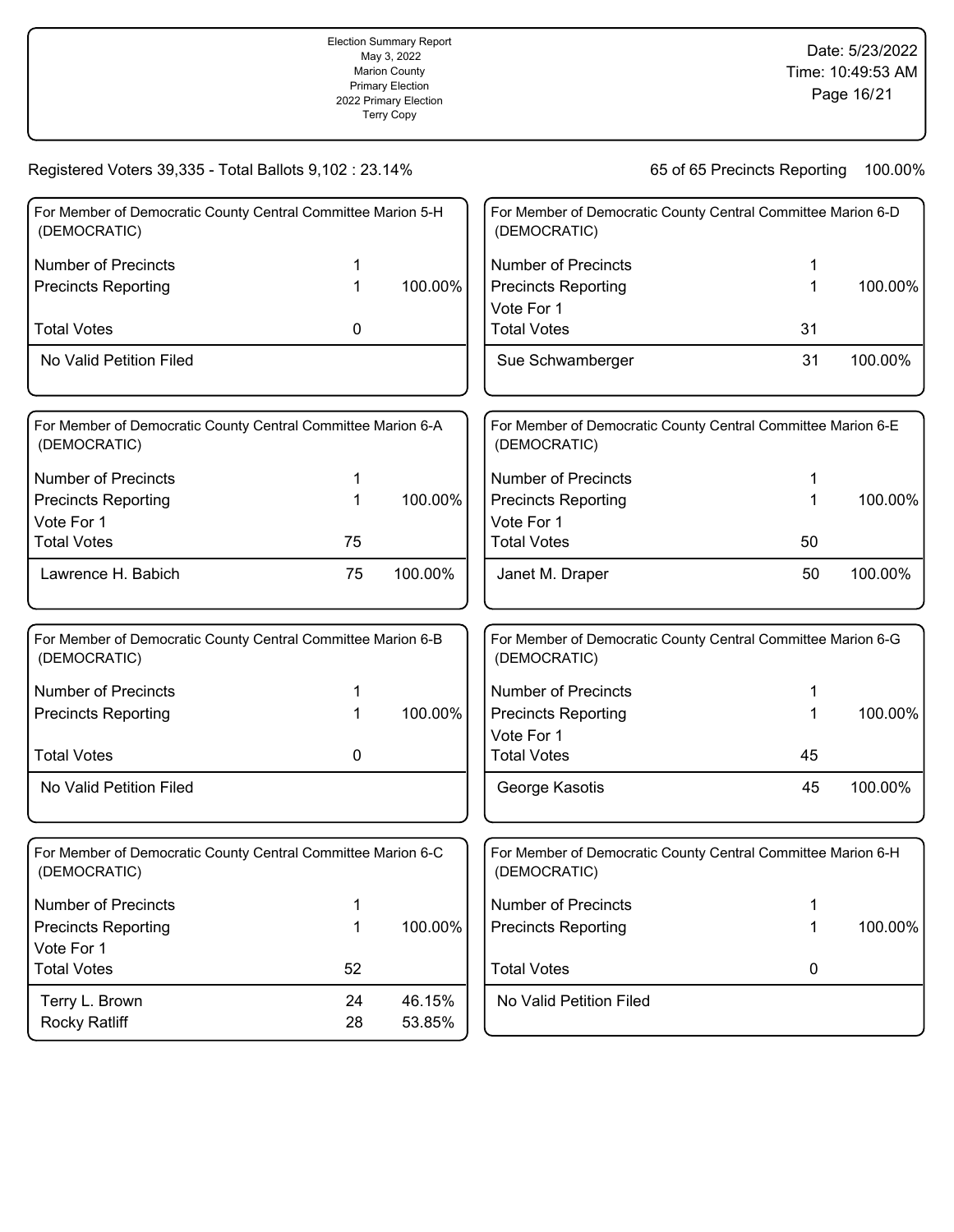|                                                                                                                                                                                                    |               | <b>Election Summary Report</b><br>May 3, 2022<br><b>Marion County</b><br><b>Primary Election</b><br>2022 Primary Election<br>Marion County's Official<br>Canvass |                                                                                                                                  |                                                                                   | Date: 5/23/2022<br>Time: 10:49:53 AM<br>Page 17/21 |
|----------------------------------------------------------------------------------------------------------------------------------------------------------------------------------------------------|---------------|------------------------------------------------------------------------------------------------------------------------------------------------------------------|----------------------------------------------------------------------------------------------------------------------------------|-----------------------------------------------------------------------------------|----------------------------------------------------|
| Registered Voters 39,335 - Total Ballots 9,102 : 23.14%                                                                                                                                            |               |                                                                                                                                                                  |                                                                                                                                  | 65 of 65 Precincts Reporting                                                      | 100.00%                                            |
| For Member of Democratic County Central Committee Marion 6-I<br>(DEMOCRATIC)<br><b>Number of Precincts</b><br><b>Precincts Reporting</b><br>Vote For 1<br><b>Total Votes</b><br>Jeffrey A. Jackson | 1<br>27<br>27 | 100.00%<br>100.00%                                                                                                                                               | Village<br>(DEMOCRATIC)<br>Number of Precincts<br><b>Precincts Reporting</b><br>Vote For 1<br><b>Total Votes</b><br>Herb R. Reed | For Member of Democratic County Central Committee Caledonia<br>1<br>1<br>19<br>19 | 100.00%<br>100.00%                                 |
| For Member of Democratic County Central Committee Big Island A<br>(DEMOCRATIC)<br><b>Number of Precincts</b><br><b>Precincts Reporting</b>                                                         | 1             | 100.00%                                                                                                                                                          | Township A<br>(DEMOCRATIC)<br><b>Number of Precincts</b><br><b>Precincts Reporting</b>                                           | For Member of Democratic County Central Committee Claridon<br>1<br>1              | 100.00%                                            |
| <b>Total Votes</b><br>No Valid Petition Filed                                                                                                                                                      | 0             |                                                                                                                                                                  | <b>Total Votes</b><br>No Valid Petition Filed                                                                                    | 0                                                                                 |                                                    |
| For Member of Democratic County Central Committee Big Island B<br>(DEMOCRATIC)<br><b>Number of Precincts</b><br><b>Precincts Reporting</b><br><b>Total Votes</b>                                   | 1<br>0        | 100.00%                                                                                                                                                          | Township B<br>(DEMOCRATIC)<br>Number of Precincts<br><b>Precincts Reporting</b><br>Vote For 1<br><b>Total Votes</b>              | For Member of Democratic County Central Committee Claridon<br>1<br>1<br>70        | 100.00%                                            |
| No Valid Petition Filed                                                                                                                                                                            |               |                                                                                                                                                                  | Robb Koons<br>J.C. Ratliff                                                                                                       | 40<br>30                                                                          | 57.14%<br>42.86%                                   |
| For Member of Democratic County Central Committee New<br>Bloomington<br>(DEMOCRATIC)<br><b>Number of Precincts</b><br><b>Precincts Reporting</b><br><b>Total Votes</b><br>No Valid Petition Filed  | 1<br>0        | 100.00%                                                                                                                                                          | (DEMOCRATIC)<br><b>Number of Precincts</b><br><b>Precincts Reporting</b><br><b>Total Votes</b>                                   | For Member of Democratic County Central Committee Grand Salt<br>1<br>1<br>0       | 100.00%                                            |
|                                                                                                                                                                                                    |               |                                                                                                                                                                  | No Valid Petition Filed                                                                                                          |                                                                                   |                                                    |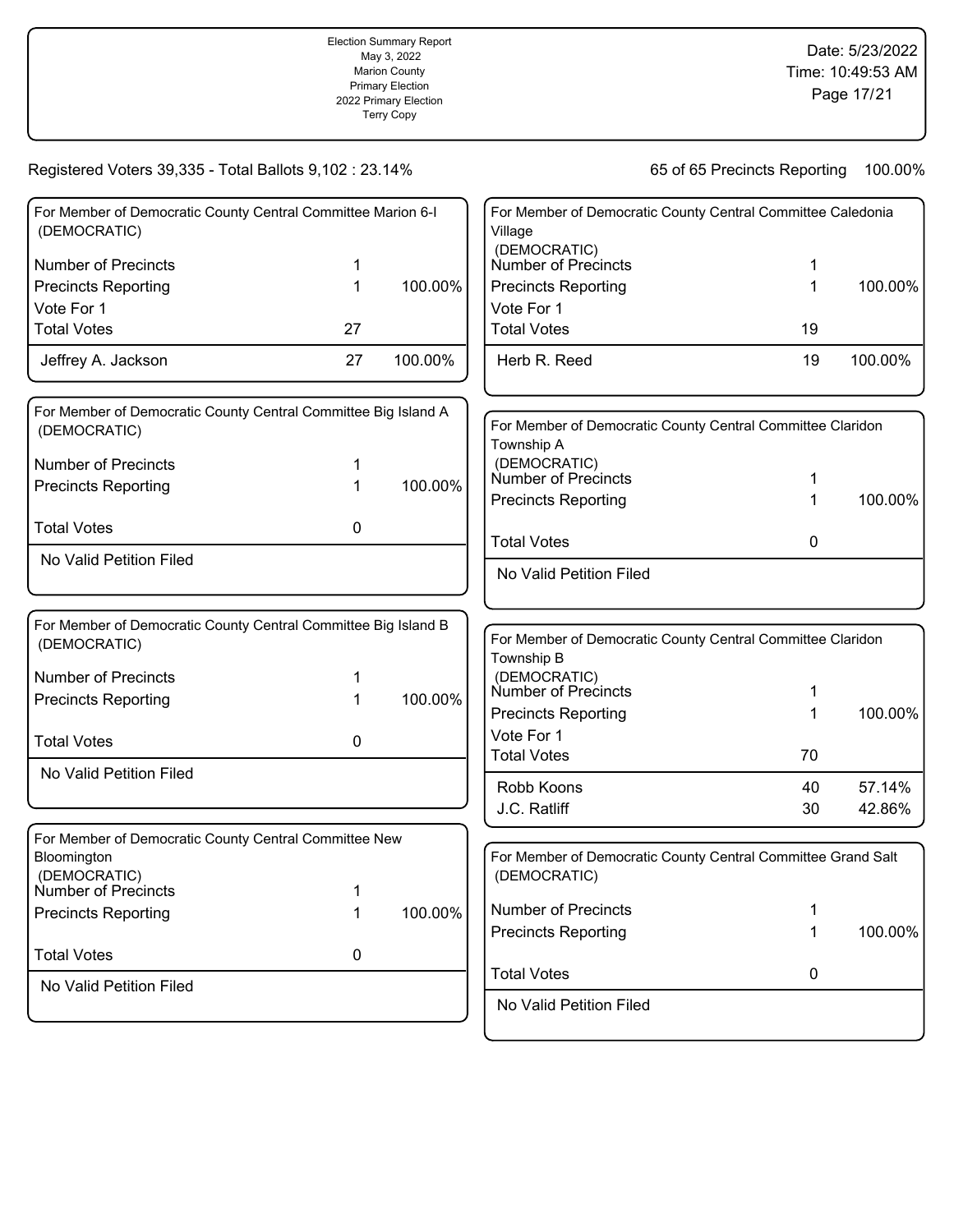|                                                                         |    | <b>Election Summary Report</b><br>May 3, 2022<br><b>Marion County</b><br><b>Primary Election</b><br>2022 Primary Election<br>Marion County's Official<br>Canvass | Date: 5/23/2022<br>Time: 10:49:53 AM<br>Page 18/21 |                                                              |         |
|-------------------------------------------------------------------------|----|------------------------------------------------------------------------------------------------------------------------------------------------------------------|----------------------------------------------------|--------------------------------------------------------------|---------|
| Registered Voters 39,335 - Total Ballots 9,102 : 23.14%                 |    |                                                                                                                                                                  |                                                    | 65 of 65 Precincts Reporting                                 | 100.00% |
| For Member of Democratic County Central Committee Grand Prairie         |    |                                                                                                                                                                  |                                                    | For Member of Democratic County Central Committee Green Camp |         |
| A<br>(DEMOCRATIC)<br>Number of Precincts                                | 1  |                                                                                                                                                                  | Township<br>(DEMOCRATIC)<br>Number of Precincts    | 1                                                            |         |
| <b>Precincts Reporting</b>                                              | 1  | 100.00%                                                                                                                                                          | <b>Precincts Reporting</b>                         | 1                                                            | 100.00% |
| Vote For 1<br><b>Total Votes</b>                                        | 22 |                                                                                                                                                                  | Vote For 1<br><b>Total Votes</b>                   | 22                                                           |         |
| Randy Weston                                                            | 22 | 100.00%                                                                                                                                                          | John M. Loomis                                     | 22                                                           | 100.00% |
| For Member of Democratic County Central Committee Grand Prairie         |    |                                                                                                                                                                  |                                                    | For Member of Democratic County Central Committee Marion     |         |
| В                                                                       |    |                                                                                                                                                                  | Township A                                         |                                                              |         |
| (DEMOCRATIC)<br><b>Number of Precincts</b>                              | 1  |                                                                                                                                                                  | (DEMOCRATIC)<br><b>Number of Precincts</b>         | 1                                                            |         |
| <b>Precincts Reporting</b>                                              | 1  | 100.00%                                                                                                                                                          | <b>Precincts Reporting</b>                         | 1                                                            | 100.00% |
| <b>Total Votes</b>                                                      | 0  |                                                                                                                                                                  | <b>Total Votes</b>                                 | 0                                                            |         |
| No Valid Petition Filed                                                 |    |                                                                                                                                                                  | No Valid Petition Filed                            |                                                              |         |
| For Member of Democratic County Central Committee Grand Prairie         |    |                                                                                                                                                                  |                                                    | For Member of Democratic County Central Committee Marion     |         |
| С<br>(DEMOCRATIC)<br>Number of Precincts                                | 1  |                                                                                                                                                                  | Township B<br>(DEMOCRATIC)<br>Number of Precincts  | 1                                                            |         |
| <b>Precincts Reporting</b>                                              | 1  | 100.00%                                                                                                                                                          | <b>Precincts Reporting</b>                         | 1                                                            | 100.00% |
| Vote For 1<br><b>Total Votes</b>                                        | 16 |                                                                                                                                                                  | <b>Total Votes</b>                                 | 0                                                            |         |
| Cathy A. Chaffin                                                        | 16 | 100.00%                                                                                                                                                          | No Valid Petition Filed                            |                                                              |         |
| For Member of Democratic County Central Committee Green Camp<br>Village |    |                                                                                                                                                                  | Township C                                         | For Member of Democratic County Central Committee Marion     |         |
| (DEMOCRATIC)<br>Number of Precincts                                     | 1  |                                                                                                                                                                  | (DEMOCRATIC)<br>Number of Precincts                | 1                                                            |         |
| <b>Precincts Reporting</b>                                              | 1  | 100.00%                                                                                                                                                          | <b>Precincts Reporting</b>                         | 1                                                            | 100.00% |
| <b>Total Votes</b>                                                      | 0  |                                                                                                                                                                  | Vote For 1<br><b>Total Votes</b>                   | 24                                                           |         |
| No Valid Petition Filed                                                 |    |                                                                                                                                                                  | Timothy L. Combs                                   | 24                                                           | 100.00% |
|                                                                         |    |                                                                                                                                                                  |                                                    |                                                              |         |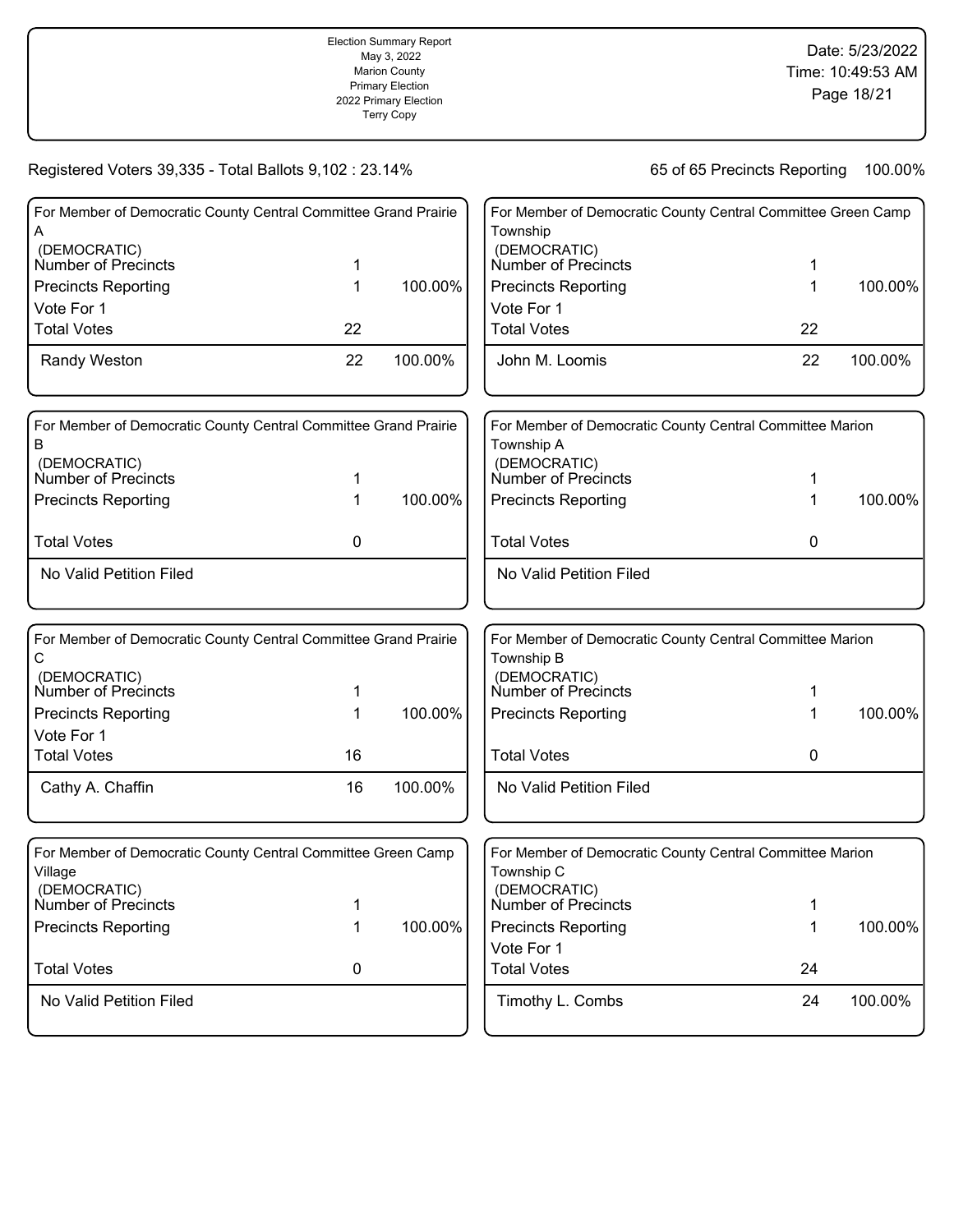|                                                                                        |        | <b>Election Summary Report</b><br>May 3, 2022<br><b>Marion County</b><br><b>Primary Election</b><br>2022 Primary Election<br>Marion County's Official<br>Canvass |                                                                                        |                              | Date: 5/23/2022<br>Time: 10:49:53 AM<br>Page 19/21 |
|----------------------------------------------------------------------------------------|--------|------------------------------------------------------------------------------------------------------------------------------------------------------------------|----------------------------------------------------------------------------------------|------------------------------|----------------------------------------------------|
| Registered Voters 39,335 - Total Ballots 9,102 : 23.14%                                |        |                                                                                                                                                                  |                                                                                        | 65 of 65 Precincts Reporting | 100.00%                                            |
| For Member of Democratic County Central Committee Marion                               |        |                                                                                                                                                                  | For Member of Democratic County Central Committee Marion                               |                              |                                                    |
| Township D<br>(DEMOCRATIC)<br>Number of Precincts                                      | 1      |                                                                                                                                                                  | Township J<br>(DEMOCRATIC)<br><b>Number of Precincts</b>                               | 1                            |                                                    |
| <b>Precincts Reporting</b><br>Vote For 1                                               | 1      | 100.00%                                                                                                                                                          | <b>Precincts Reporting</b>                                                             | 1                            | 100.00%                                            |
| <b>Total Votes</b>                                                                     | 36     |                                                                                                                                                                  | <b>Total Votes</b>                                                                     | 0                            |                                                    |
| James E. Weatherhead                                                                   | 36     | 100.00%                                                                                                                                                          | No Valid Petition Filed                                                                |                              |                                                    |
| For Member of Democratic County Central Committee Marion<br>Township E<br>(DEMOCRATIC) |        |                                                                                                                                                                  | For Member of Democratic County Central Committee Marion<br>Township K<br>(DEMOCRATIC) |                              |                                                    |
| Number of Precincts                                                                    | 1      |                                                                                                                                                                  | Number of Precincts                                                                    | 1                            |                                                    |
| <b>Precincts Reporting</b><br>Vote For 1                                               | 1      | 100.00%                                                                                                                                                          | <b>Precincts Reporting</b>                                                             | 1                            | 100.00%                                            |
| <b>Total Votes</b>                                                                     | 28     |                                                                                                                                                                  | <b>Total Votes</b>                                                                     | 0                            |                                                    |
| Jeffrey Ratliff                                                                        | 28     | 100.00%                                                                                                                                                          | No Valid Petition Filed                                                                |                              |                                                    |
| For Member of Democratic County Central Committee Marion<br>Township F<br>(DEMOCRATIC) |        |                                                                                                                                                                  | For Member of Democratic County Central Committee LaRue<br>(DEMOCRATIC)                |                              |                                                    |
| Number of Precincts                                                                    |        |                                                                                                                                                                  | <b>Number of Precincts</b>                                                             | 1                            |                                                    |
| <b>Precincts Reporting</b>                                                             | 1      | 100.00%                                                                                                                                                          | <b>Precincts Reporting</b>                                                             | 1                            | 100.00%                                            |
| <b>Total Votes</b>                                                                     | 0      |                                                                                                                                                                  | Vote For 1<br><b>Total Votes</b>                                                       | 22                           |                                                    |
| No Valid Petition Filed                                                                |        |                                                                                                                                                                  | <b>Cindy Price</b>                                                                     | 22                           | 100.00%                                            |
| For Member of Democratic County Central Committee Marion                               |        |                                                                                                                                                                  | For Member of Democratic County Central Committee Pleasant                             |                              |                                                    |
| Township H<br>(DEMOCRATIC)                                                             |        |                                                                                                                                                                  | Township A<br>(DEMOCRATIC)<br><b>Number of Precincts</b>                               | 1                            |                                                    |
| <b>Number of Precincts</b><br><b>Precincts Reporting</b>                               | 1<br>1 | 100.00%                                                                                                                                                          | <b>Precincts Reporting</b>                                                             | 1                            | 100.00%                                            |
| <b>Total Votes</b>                                                                     | 0      |                                                                                                                                                                  | <b>Total Votes</b>                                                                     | 0                            |                                                    |
|                                                                                        |        |                                                                                                                                                                  | No Valid Petition Filed                                                                |                              |                                                    |
| No Valid Petition Filed                                                                |        |                                                                                                                                                                  |                                                                                        |                              |                                                    |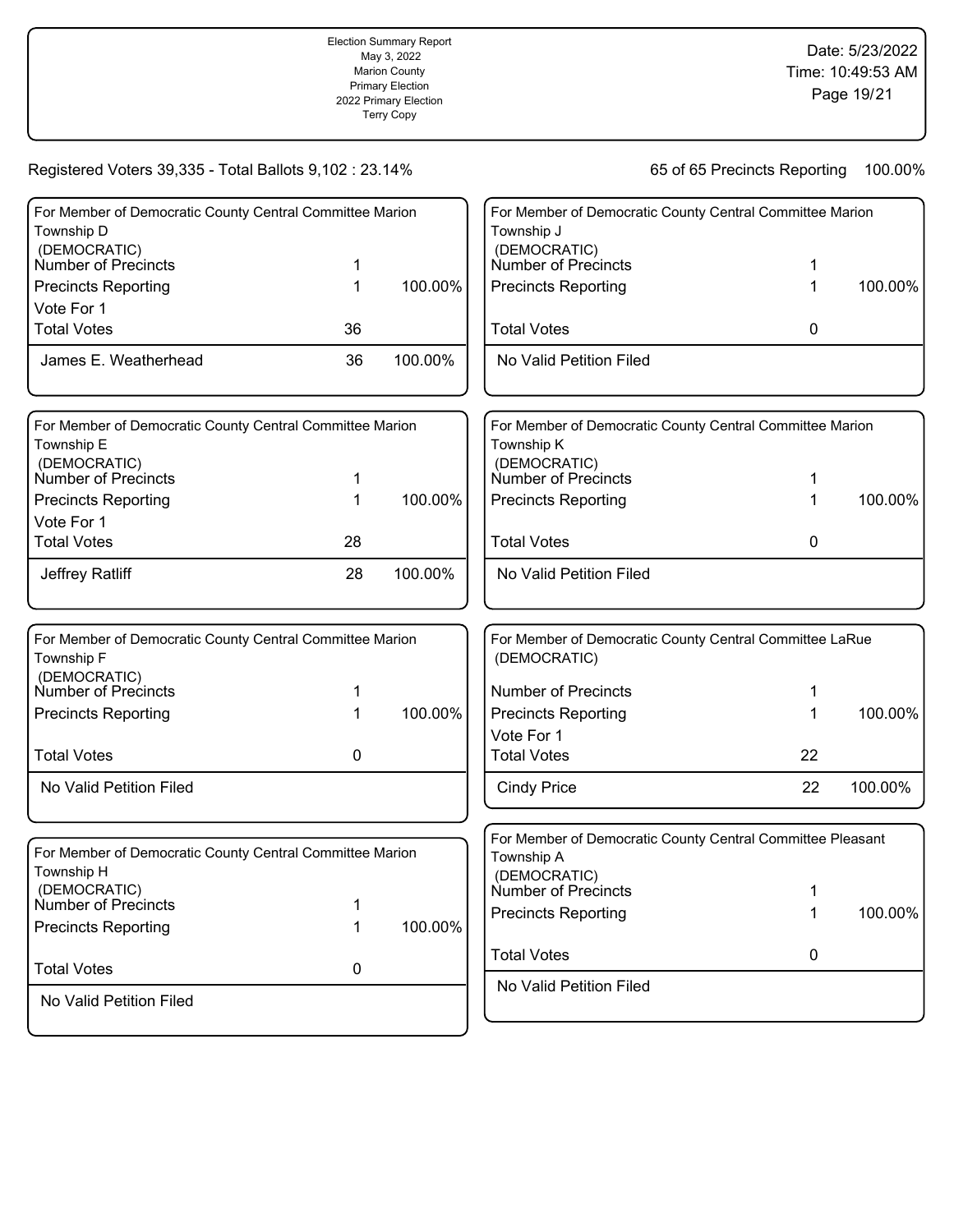|                                                                                                                                               |        | <b>Election Summary Report</b><br>May 3, 2022<br><b>Marion County</b><br><b>Primary Election</b><br>2022 Primary Election<br>Marion County's Official<br>Canvass | Date: 5/23/2022<br>Time: 10:49:53 AM<br>Page 20/21                                                                                            |                              |         |
|-----------------------------------------------------------------------------------------------------------------------------------------------|--------|------------------------------------------------------------------------------------------------------------------------------------------------------------------|-----------------------------------------------------------------------------------------------------------------------------------------------|------------------------------|---------|
| Registered Voters 39,335 - Total Ballots 9,102 : 23.14%                                                                                       |        |                                                                                                                                                                  |                                                                                                                                               | 65 of 65 Precincts Reporting | 100.00% |
| For Member of Democratic County Central Committee Pleasant<br>Township B<br>(DEMOCRATIC)<br>Number of Precincts<br><b>Precincts Reporting</b> | 1<br>1 | 100.00%                                                                                                                                                          | For Member of Democratic County Central Committee Pleasant<br>Township F<br>(DEMOCRATIC)<br>Number of Precincts<br><b>Precincts Reporting</b> | 1<br>1                       | 100.00% |
| <b>Total Votes</b>                                                                                                                            | 0      |                                                                                                                                                                  | <b>Total Votes</b>                                                                                                                            | 0                            |         |
| No Valid Petition Filed                                                                                                                       |        |                                                                                                                                                                  | No Valid Petition Filed                                                                                                                       |                              |         |
| For Member of Democratic County Central Committee Pleasant<br>Township C<br>(DEMOCRATIC)<br><b>Number of Precincts</b>                        | 1      |                                                                                                                                                                  | For Member of Democratic County Central Committee Prospect<br>Village<br>(DEMOCRATIC)<br>Number of Precincts                                  | 1                            |         |
| <b>Precincts Reporting</b>                                                                                                                    | 1      | 100.00%                                                                                                                                                          | <b>Precincts Reporting</b>                                                                                                                    | 1                            | 100.00% |
| Vote For 1                                                                                                                                    |        |                                                                                                                                                                  |                                                                                                                                               |                              |         |
| <b>Total Votes</b>                                                                                                                            | 11     |                                                                                                                                                                  | <b>Total Votes</b>                                                                                                                            | 0                            |         |
| Cynthia Parsons Cooper                                                                                                                        | 11     | 100.00%                                                                                                                                                          | No Valid Petition Filed                                                                                                                       |                              |         |
| For Member of Democratic County Central Committee Pleasant<br>Township D<br>(DEMOCRATIC)<br>Number of Precincts                               | 1      |                                                                                                                                                                  | For Member of Democratic County Central Committee Prospect<br>Township<br>(DEMOCRATIC)<br>Number of Precincts                                 | 1                            |         |
| <b>Precincts Reporting</b>                                                                                                                    | 1      | 100.00%                                                                                                                                                          | <b>Precincts Reporting</b>                                                                                                                    | 1                            | 100.00% |
| <b>Total Votes</b>                                                                                                                            | 0      |                                                                                                                                                                  | <b>Total Votes</b>                                                                                                                            | 0                            |         |
| No Valid Petition Filed                                                                                                                       |        |                                                                                                                                                                  | No Valid Petition Filed                                                                                                                       |                              |         |
| For Member of Democratic County Central Committee Pleasant<br>Township E<br>(DEMOCRATIC)                                                      |        |                                                                                                                                                                  | For Member of Democratic County Central Committee Richland<br>Township A<br>(DEMOCRATIC)                                                      |                              |         |
| Number of Precincts                                                                                                                           | 1      |                                                                                                                                                                  | Number of Precincts                                                                                                                           | 1                            |         |
| <b>Precincts Reporting</b>                                                                                                                    | 1      | 100.00%                                                                                                                                                          | <b>Precincts Reporting</b>                                                                                                                    | 1                            | 100.00% |
| Vote For 1<br><b>Total Votes</b>                                                                                                              | 20     |                                                                                                                                                                  | Vote For 1<br><b>Total Votes</b>                                                                                                              | 26                           |         |
| <b>Edwin Bibler</b>                                                                                                                           | 20     | 100.00%                                                                                                                                                          | Douglas E. Ebert                                                                                                                              | 26                           | 100.00% |
|                                                                                                                                               |        |                                                                                                                                                                  |                                                                                                                                               |                              |         |